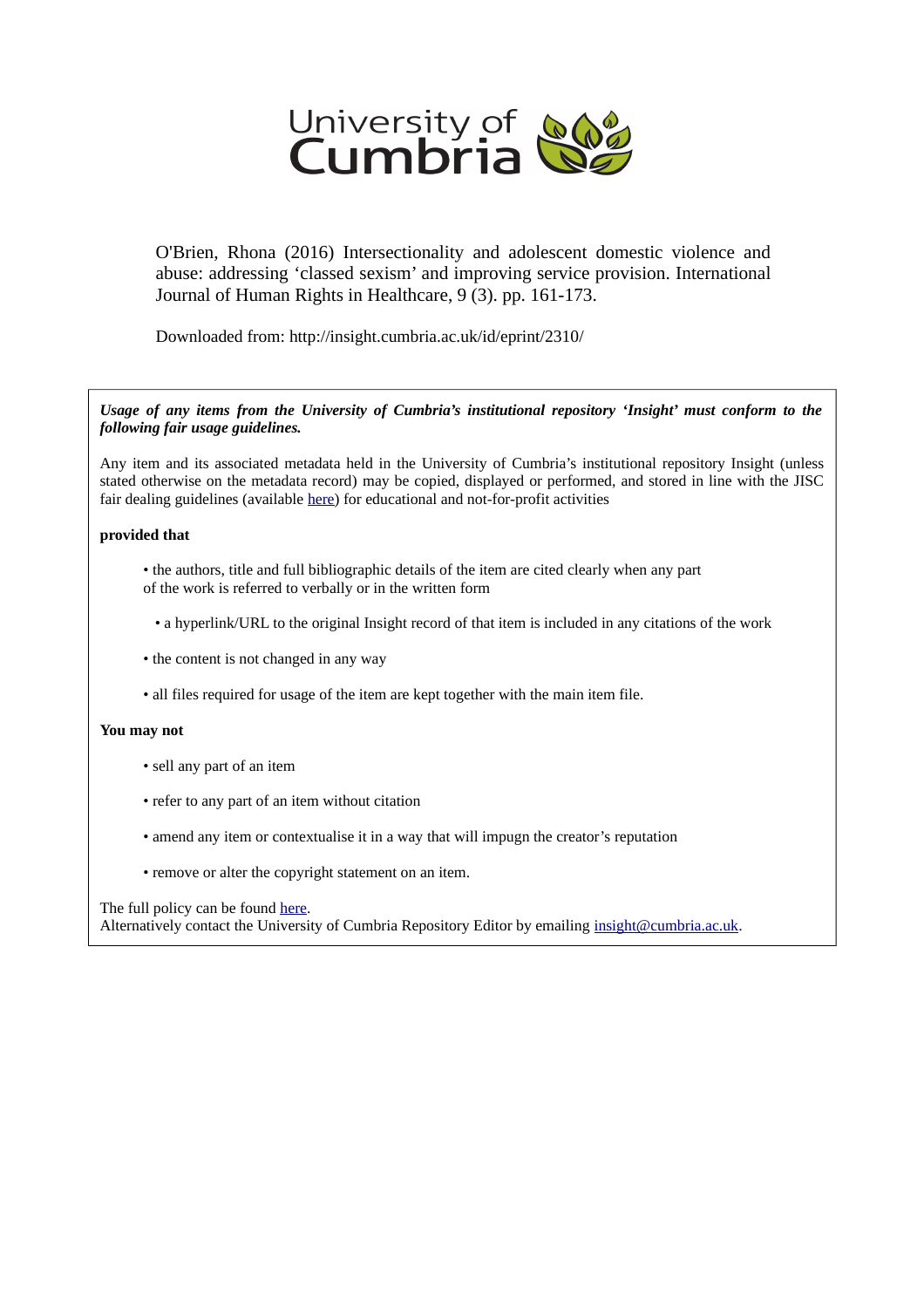## **Intersectionality and Adolescent Domestic Violence and Abuse: addressing 'classed sexism' and improving service provision.**

|                                   | Journal:   International Journal of Human Rights in Healthcare                    |  |  |
|-----------------------------------|-----------------------------------------------------------------------------------|--|--|
|                                   | Manuscript ID   IJHRH-08-2015-0026.R3                                             |  |  |
| Manuscript Type:   Research Paper |                                                                                   |  |  |
|                                   | Keywords:   gender, social care, public services, crime, human rights, healthcare |  |  |
|                                   |                                                                                   |  |  |

**SCHOLARONE**<sup>\*</sup><br>Manuscripts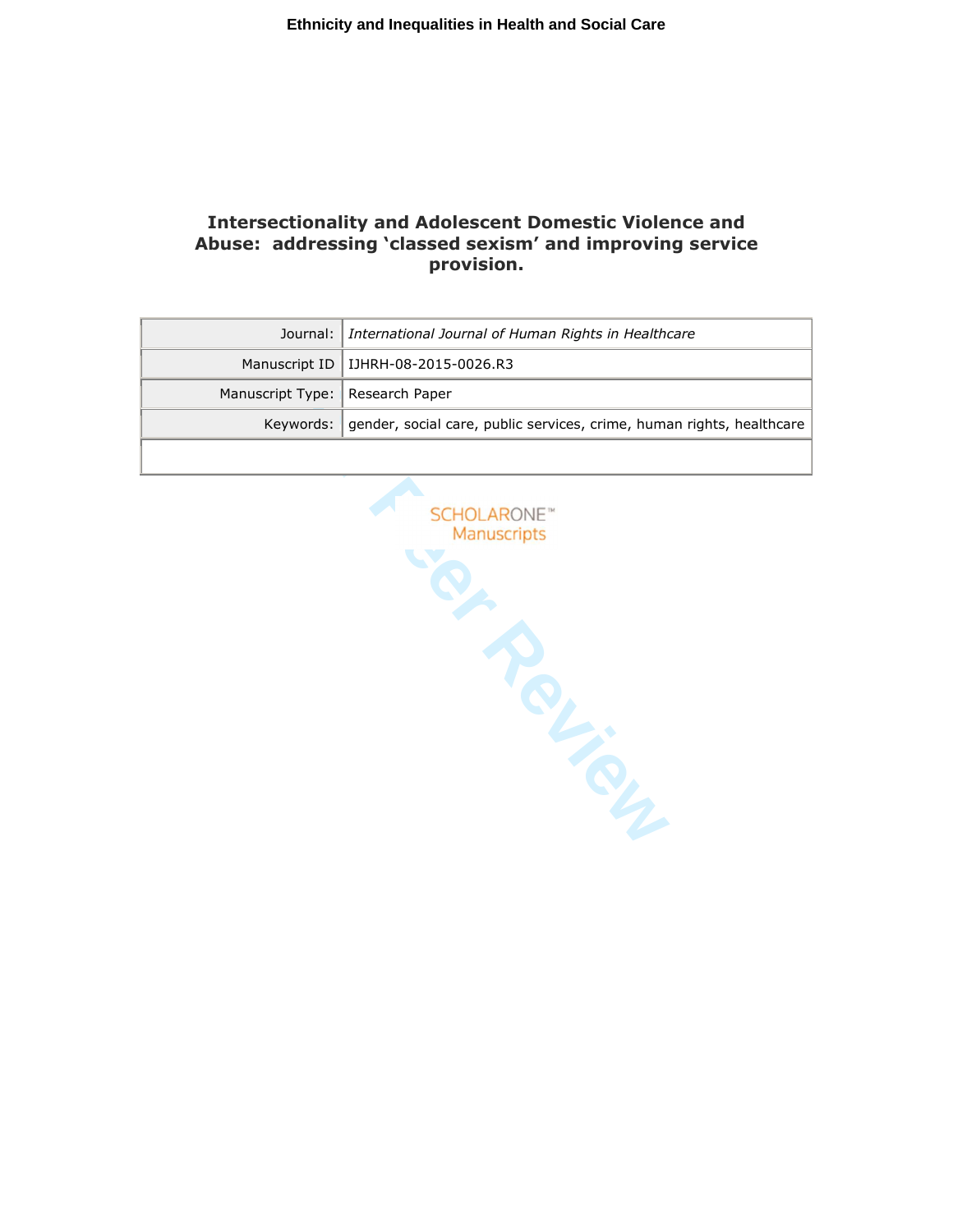# **Intersectionality and Adolescent Domestic Violence and Abuse: addressing 'classed sexism' and improving service provision.**

## **Introduction:**

nes to marginalised identities (Crenshaw, 1993, **Example 1998)**, this qualitative study explores as experienced by adolescent service users living urhood in the North West of England. To better university which multiple op The complex interrelationships between age, class, ethnicity, poverty, sexual orientation and a number of other social divisions have a significant impact upon the experience of domestic violence and abuse (DVA) (Sokoloff & Dupont, 2006). In dialogue with other feminist approaches to marginalised identities (Crenshaw, 1993, Skeggs 1997, Brah & Phoenix, 2004, Yuval-Davis, 2006), this qualitative study explores the intersection of age, class and gender as experienced by adolescent service users living within an economically deprived neighbourhood in the North West of England. To better understand experiences of DVA, the ways in which multiple oppressions intersect warrants consideration, particularly in light of claims that socio-economic and ethnic marginalisation has the potential to increase the risk of exposure to interpersonal violence (Sokoloff & Pratt, 2006). Through privileging the experiences and knowledge of survivors and practitioners, this article highlights significant risks for adolescent survivors and suggests ways in which targeted support might be improved. The findings conclude that central government and local councils might confront the impact of intersecting oppressions by addressing '*classed sexism'* in early intervention and educational strategies to effect lasting change (Essed, 1991).

## **The Gendered Context of DVA**

Gender based violence is a global public health concern and a human rights issue (Krug, 2002), one which the UK government embedded within the Crime Reduction Agenda in 2000. An international study of women's health identified an association between recent ill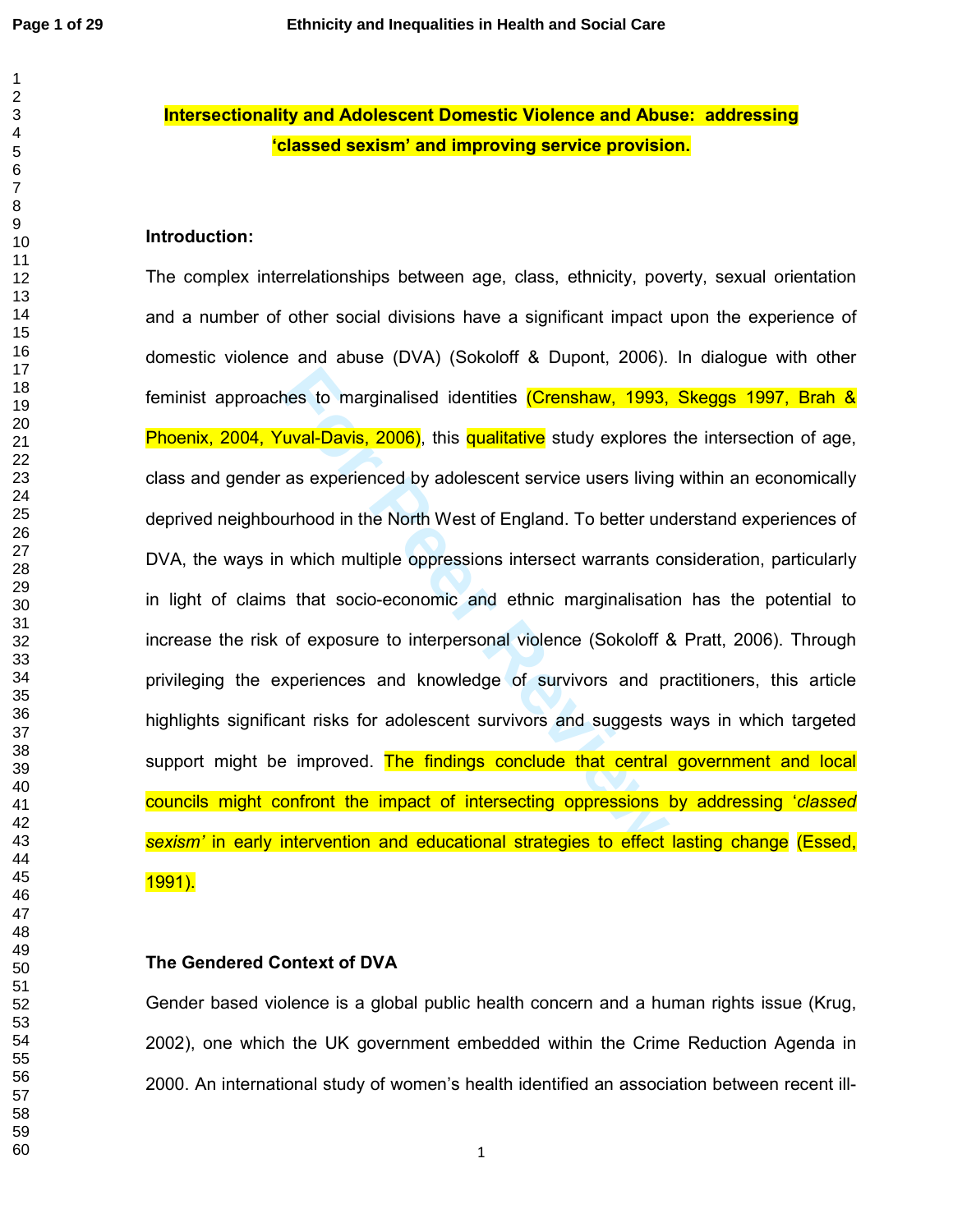health and lifetime experiences of violence, highlighting the cumulative effects which may continue to impact long after the abuse has ceased (WHO, 2008).

Findings from a UK based large-scale study of adolescent relationships provides an overview of the gendered dynamics of violence, highlighting the importance of preventative and educational interventions (Barter et al, 2009). Although the prevalence of same-sex relationships and other intersecting characteristics may obscure the complexity of adolescent DVA, the findings parallel adult populations (Walby, 2013). In England (2009/10) over one million adult females were subjected to DVA and in the UK, one in four females experience abuse perpetrated by males at some point during their lifetime (Flatley, 2010).

Formal Computer and the matter subjected to DVA and<br>
the abuse perpetrated by males at some point durin<br>
defines other Western, Asian, East Asian and com<br>
Jones (2010) suggest, violence against women<br>
ny societies' (Alhabi A similar pattern defines other Western, Asian, East Asian and commonwealth contexts. As Alhabib, Nur and Jones (2010) suggest, violence against women has 'reached epidemic proportions in many societies' (Alhabib et al, 2010:370). In the United States, an estimated forty-two million women experience DVA, including sexual violence and stalking during their lifetime (Black et al, 2011). Young women face a greater risk of intimate partner violence, rape and sexual assault between the ages of eleven and seventeen (Black et al., 2011). The UK government re-defined DVA in 2012 to include young people (aged 16-17). Despite national campaigns to address DVA within this demographic, significant gaps remain. For example, in the district where this study was based, the local DVA strategy and guidance documents noted the legal re-definition of DVA, yet a focus on how to target this demographic was omitted. Without appropriate referral pathways, young survivors face a greater risk of serious assault/ homicide and young perpetrators risk criminalisation (Condry & Miles, 2012, Hunter & Piper, 2012).

Although some participants disclosed their own engagement in aggressive or controlling behaviour, empirical evidence regarding female perpetrators who pose a significant risk to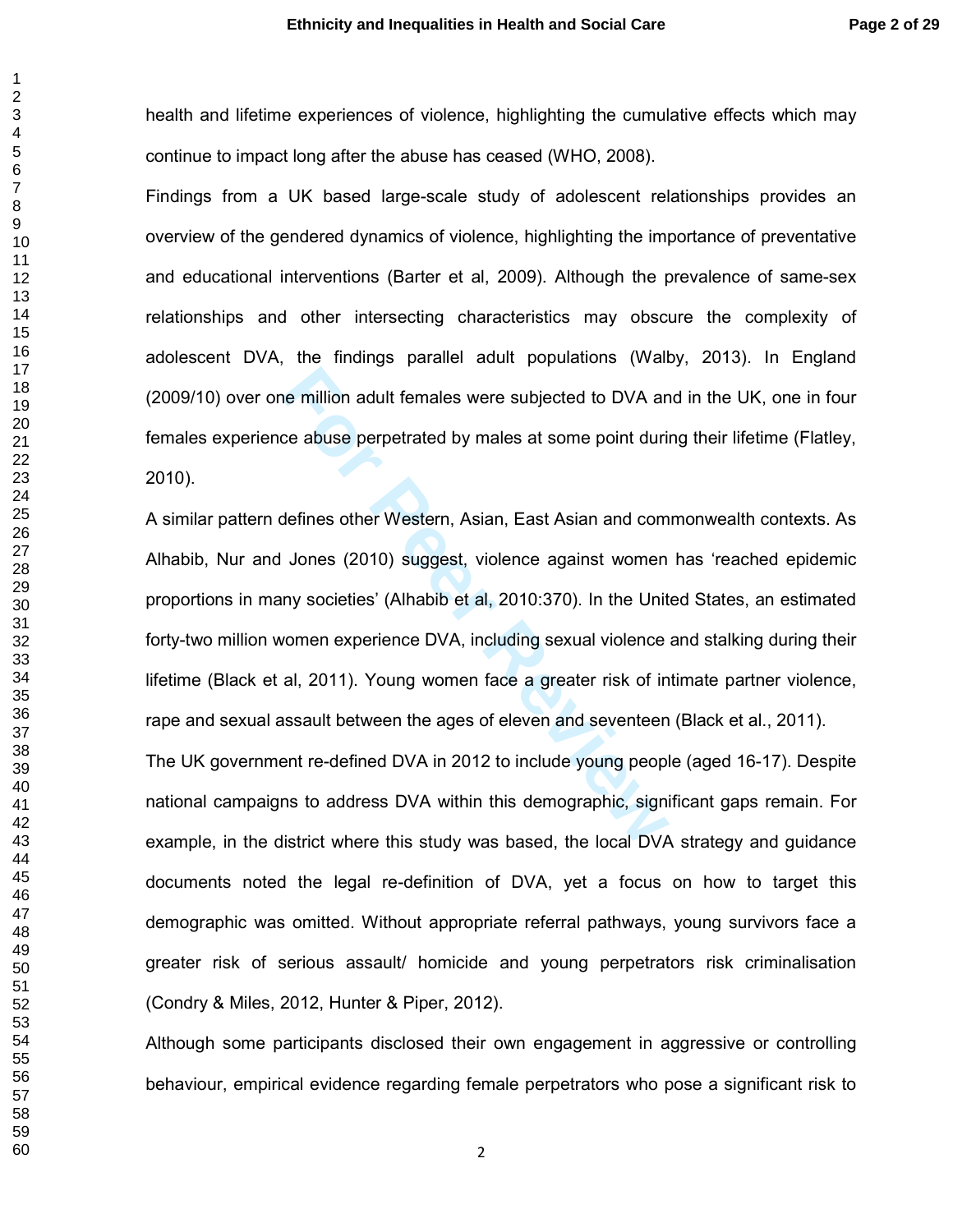male partners is limited (Bates, 2014). Whilst some women are violent to men and samesex relationships can also be abusive, 'historically, statistically and globally, the predominant pattern is one of men's violence towards women' (Wilcox, 2012:279).

## **The Economic Context**

**Follow Solution Symbol Sector agencies are major employers,**<br>**Experiment Between the most deprived and privileged region**<br>**P10).** Those who experience deprivation are mored access to services and have shorter life expecti Poverty is widespread across the **anonymised** district identified for this study. In 2011-12, public spending was cut by over twenty-five million pounds, with a further cut of 20 million during 2012-2015. As public sector agencies are major employers, on-going cuts may fuel rising levels of deprivation. Evidence suggests that 'inequality within the district has grown and that the gap between the most deprived and privileged regions has widened' (Indices of Deprivation, 2010). Those who experience deprivation are more likely to suffer poorer health, have limited access to services and have shorter life expectancies (Health Profiles, 2012). These findings have a particular resonance in relation to DVA services within the district. Two areas within the district are identified within the top fifty most deprived regions in England.

The contraction of public funding pathways for DVA services nationally has been noted by a number of organisations such as Refuge and Women's Aid. A report measuring the impact of austerity argues that national reductions produce dramatic local cuts to preventative and statutory services, suggesting cuts have been unevenly imposed across Local Authorities (Towers & Walby, 2012). Walby (2008) notes a decrease in DVA between 2001-08, which had been achieved 'in part, by the development of and increased utilisation of public services' (Walby, 2008:9).

Social and economic inequalities are further compounded by gendered austerity measures. Within the context of Liverpool, a Northern city in which high levels of deprivation have placed all services under significant pressure, one study suggests that 'despite an increase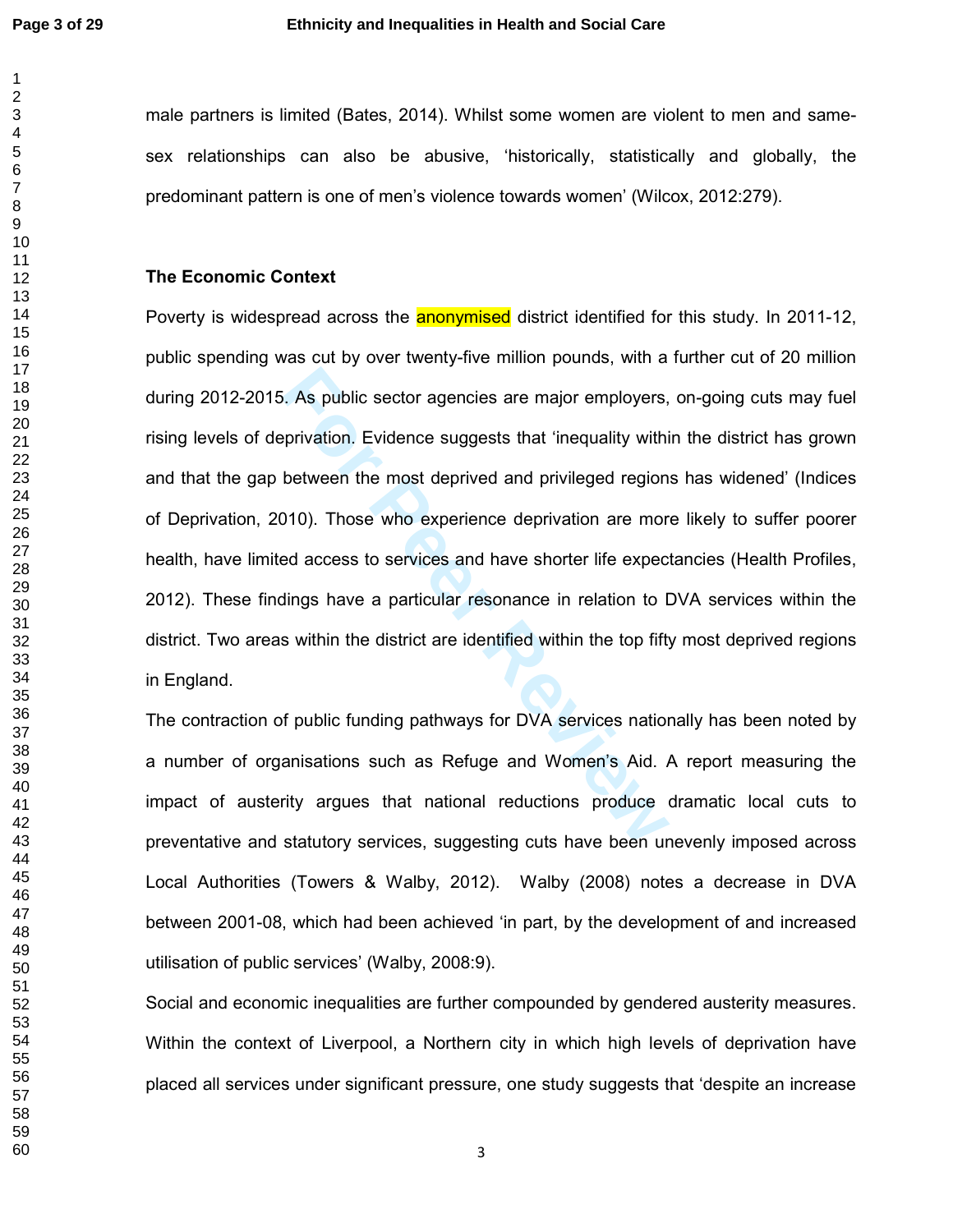in the number and severity of attacks on women, cuts have been made' (James & Patiniotis, 2013:6). One DVA service disclosed that its preventative and awareness raising work with young people had ceased as a consequence of cuts. Without work aimed at dispelling myths around victim blaming and promoting healthy relationships, provision becomes patchy and inconsistent.

As Ferguson (2004) suggests, neoliberalism has enabled conceptual shifts regarding individual versus state responsibility. The critical scrutiny and contraction of public sector spending has narrowed public consciousness, with professionals and service-users accommodating austerity measures rather than collectively resisting them. Walby concludes that the effects of the economic downturn have been heavily gendered (Walby, 2009).

arrowed public consciousness, with profession<br>austerity measures rather than collectively is<br>e effects of the economic downturn have been he<br>h age, class, gender, race and sexuality predispo<br>vels of structural and interper The ways in which age, class, gender, race and sexuality predispose individuals or groups to heightened levels of structural and interpersonal violence has been well documented within a range of Marxist, postcolonial, queer and feminist theories. As Crenshaw (1991) suggests, 'the violence that many women experience is often shaped by other dimensions of their identities, such as race and class' (1985:1242). Intersectionality theory enables significant conceptual shifts to widen and deepen the parameters of the field of study. By mapping specific forms of violence, intersectionality theory enables the development of a complex cartography through which more nuanced landscapes of '*classed sexism'* may be perceived.

#### **Method:**

**Design:** A phenomenological approach was taken to explore participants lived experience of DVA (Marshall, 1996). The study sought to unite phenomenology and hermeneutics to help develop an understanding of adolescent DVA and participant's experiences of

 $\mathbf{1}$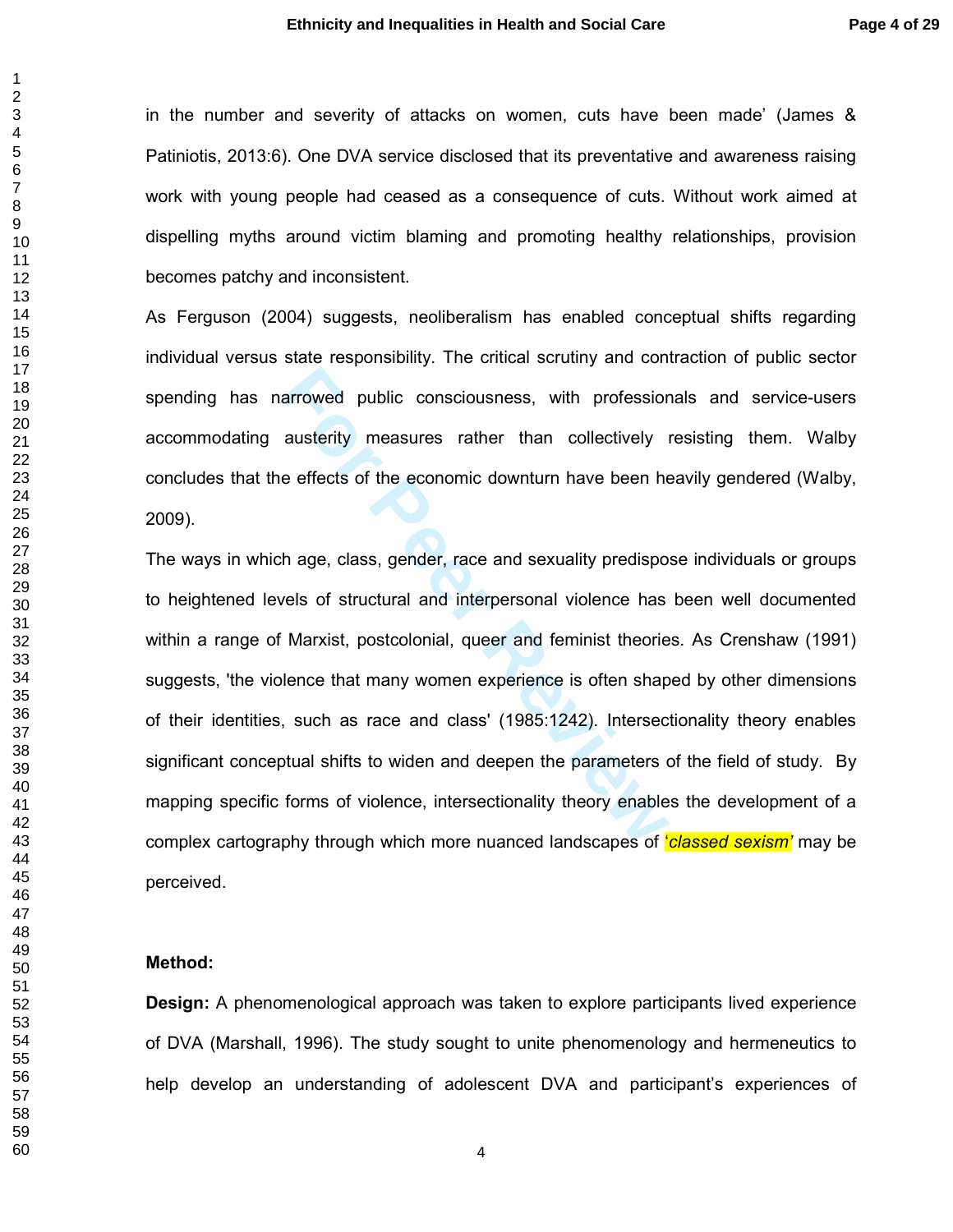available services. Knowledge of these experiences was garnered through shared narratives. To capture these narratives, semi-structured interviews were conducted. The interview schedules asked open questions regarding gendered violence, the contexts in which violence occurs, the levels of risk experienced and the appropriateness of current service provision. Interviews were conducted at two sites within an **anonymised** Local Authority in the North West of England: the Teenage Pregnancy Team and a Mother and baby Unit.

**Formal Starf Starf Ending Starf Starf Starf Starf Starf Starf Starf Abuse participated. Three experienced practiting services also participated. Six of the eight p<br>districts poverty 'hotspots' and <b>all participants identi Participants:** Eight females were recruited using a purposive sampling strategy. Four young mothers (18-20) who have survived DVA and one older mother  $(42)$  who had experienced Parent Abuse participated. Three experienced practitioners (40-58) who are currently managing services also participated. Six of the eight participants are resident within one of the districts poverty 'hotspots' and all participants identified as heterosexual and White British.

**Ethical Procedures:** Liverpool John Moores University Research and Ethics Committee granted ethical approval for this study. Given the limited number of DVA services within the Local Authority, the district and host agencies have been anonymised.

Participants were also anonymised and pseudonyms adopted. Interviews were digitally recorded (with permission), transcribed and coded to identify emerging themes. To ensure the language used was age-appropriate, accessible and pertinent, questions were piloted to prospective participants. As a result, broader questions pertaining to service provision, the historicity of DVA, gendered dynamics and economic disadvantage were used to frame interviews.

Interviews were designed to promote 'dialogical research' between myself and each participant (Ledwith, 1997:104). The central underpinning tenet of the design was to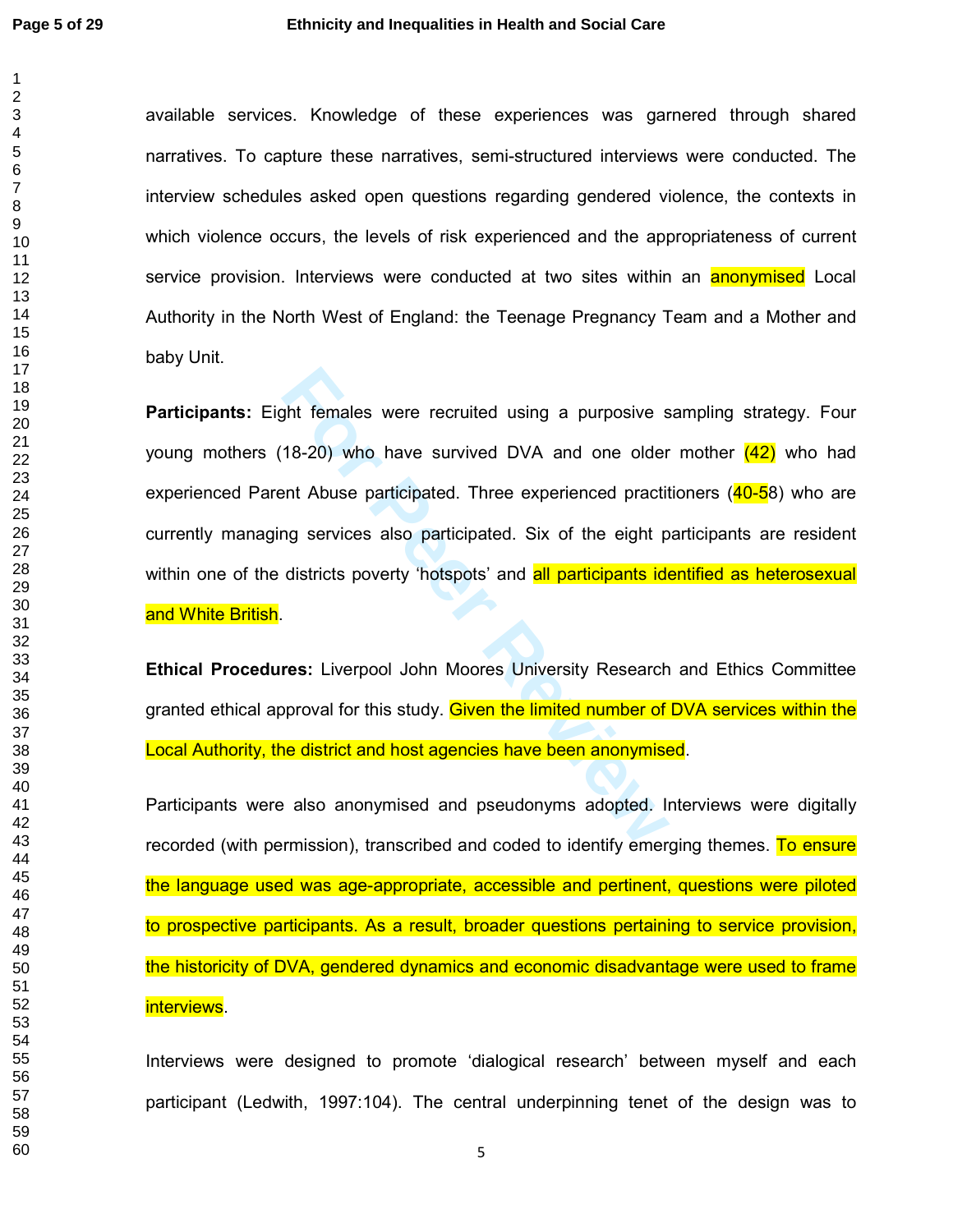prioritise respondent's 'concrete experiences and to unite theoretical analysis and action for change' (ibid.p.104). Although clearly situated within structural relations of power, I sought to convey empathy, to develop a holistic understanding of the field, whilst critically analysing the data.

which people come to know each other and to<br>86:58). However, notwithstanding a commitment t<br>as both a practitioner and academic working in<br>of complex ethical questions regarding the nego<br>to minimise abuses of power within To minimise objectification and exploitation, informal interviews were conducted in familiar settings, with an awareness regarding the historicity of gendered violence to help create the conditions 'under which people come to know each other and to admit others into their lives' (Oakley, 1986:58). However, notwithstanding a commitment to praxis, the challenges of garnering data as both a practitioner and academic working in deprived communities raises a series of complex ethical questions regarding the negotiation of power (Mee, 2012). Attempting to minimise abuses of power within marginalised communities raises a series of questions regarding the relationship between structural, symbolic and 'invisible' violence and intersectionality, specifically in relation to the question of whether ethical research in these contexts is possible (Bourgois, 2010).

## **Analysis:**

An approach defined as 'textual analysis,' was utilised to help identify dominant discourses and to facilitate commentary upon the 'texture' of the interviews (Fairclough,1995:185). Textual analysis is also concerned with dominant social structures, institutions, discourses and the interface between structure and agency (ibid.,p.73). Congruent with textual analysis, intersectional analysis pays specific attention to and enables an exploration of social divisions in terms of how individuals experience 'inclusion and exclusion, discrimination and disadvantage' (Yuval-Davis, 2006:198). Moreover and as Yuval-Davis (2006) suggests, the ways in which individuals are excluded and disadvantaged produce, 'in specific historical situations, hierarchies of differential access to a variety of resources –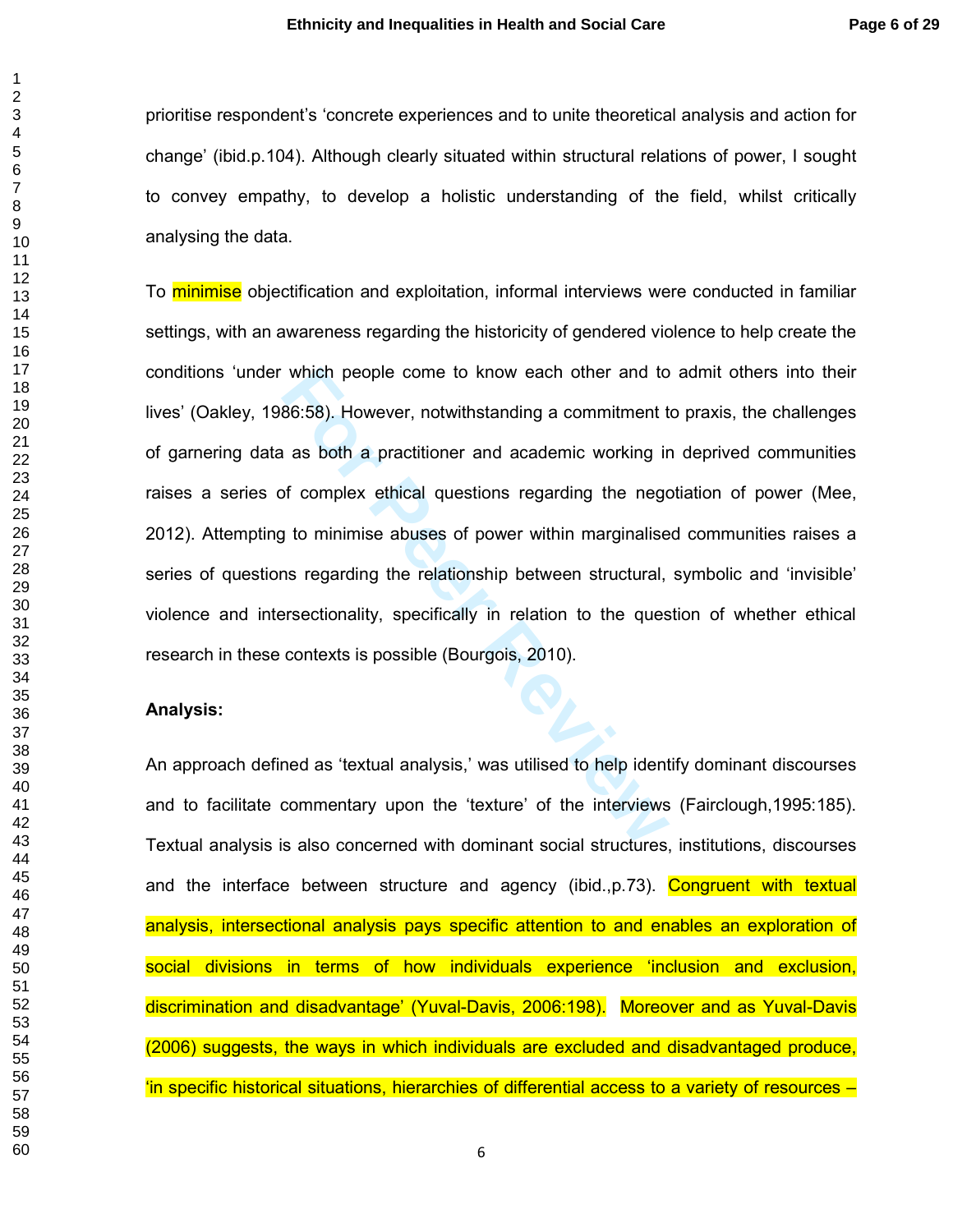economic, political and cultural' (ibid.,199). Therefore, narrative segments where participant's views on the relationships between gender, economic disadvantage, the historical context of the locale and DVA were identified through data coding. Segments which explicitly addressed the intersections of lived experiences were organised into five key areas, with some segments clearly addressing more than one area: gender, class, violence, risk and service provision.

**Formal Sysum Sysum Sysum Sysum Sysum Sysum Sysum Sysum Sysum Sysum Sysum Sysum Sysum Sysum Sysum Sysum Sysum Sysum Sysum Sysum Sysum Sysum Sysum Sysum Sysum Sysum Sysum Sysum Sysum Sysum Sysum Sysum Sysum Sysum Sysum Sysu** Whilst participants were asked to define key terms such as DVA at the beginning of each interview, one possible limitation of this analytic approach is that terms such as class, gender and heterosexuality were not defined by participants. As Yuval-Davis (2006) suggests, whilst a focus on multiple oppressions is crucial for comprehending different levels of vulnerability, applying terms such as gender, class and race uncritically may well produce 'hegemonic discourses of identity politics' which 'essentialize 'Blackness' or 'womanhood' or 'working classness' (Yuval-Davis, 2006:195). Yet the risks of homogenising marginalised groups is to some degree also minimised by rigorous intersectional analyses which challenge hegemonic traditions (ibid.,201).

**Table 1**: Age, Gender, Ethnicity and Sexuality of participants.

## **Classed Sexism and Violence**

Compared with neighbouring districts, each practitioner identified high incidences of DVA. As the co-ordinator of a DVA service, Barbara stated that 4200 calls had been received during 2012, but added '*there can be up to thirty-five incidents before somebody calls the police*.' On the question of a relationship between the historical context and current incidences of DVA, Barbara identified the legacy of a mining culture, underpinned by traditional gendered divisions of paid and unpaid labour: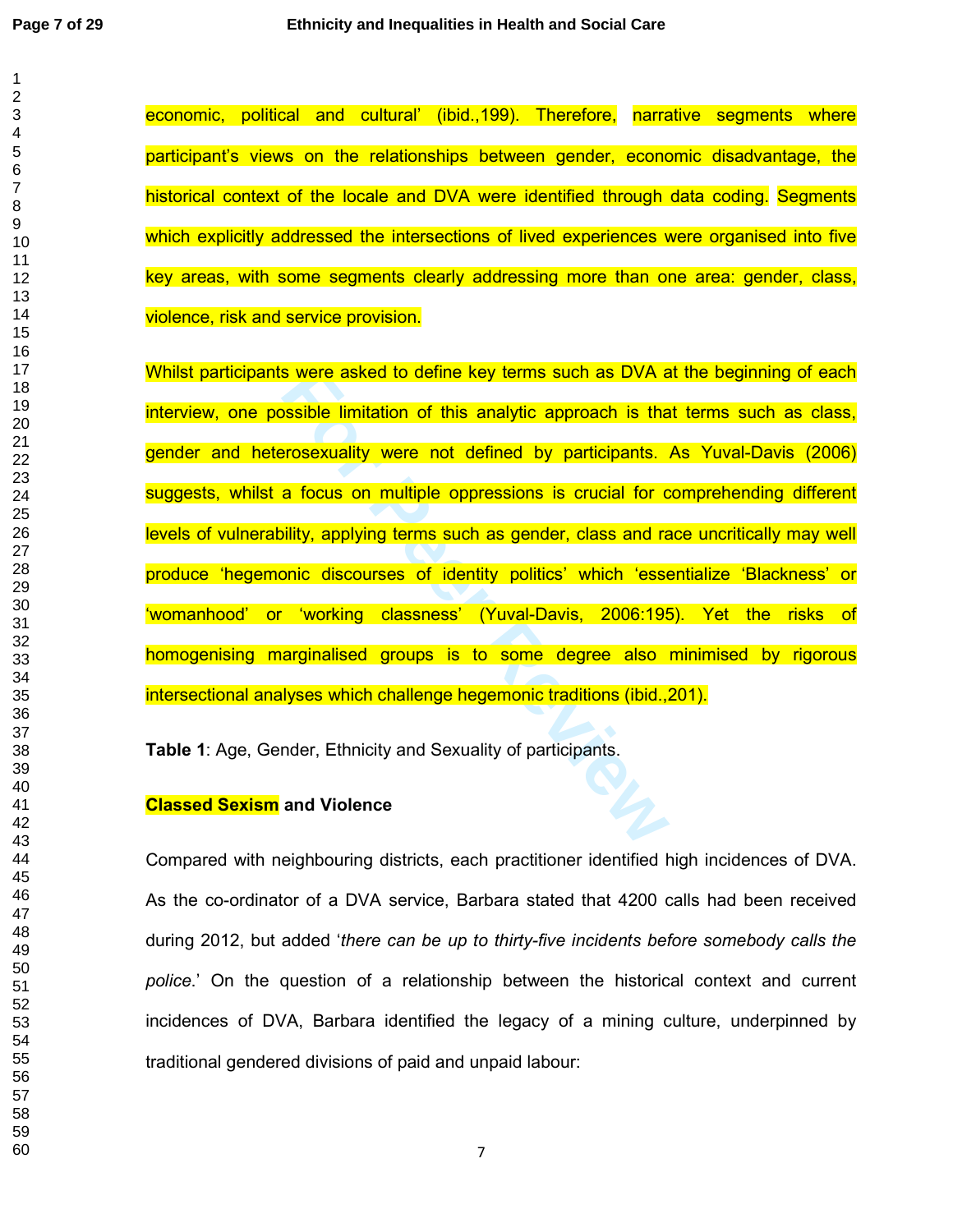The men went out to work, the woman was left at home to bring the children up, make sure the house was kept, make sure the food was on the table when he came home from a very physical level of work. (Barbara)

Similar observations were articulated by Berni, the manager of a Teenage Sexual Health Service. Berni makes a series of connections between the loss of the mining industry, the impact on inter-personal relationships and the 'fixed' intransience of the residents:

bk historically at the changes that have happened in<br>the industries that were in the area, there's been a big<br>nen, within the Borough. People don't move out much<br>so you do see those generational, those cyclical issue<br>nsien When you look historically at the changes that have happened in this Borough to the workforce, to the industries that were in the area, there's been a big shift I would say, for men and women, within the Borough. People don't move out much, people don't move into the area, so you do see those generational, those cyclical issues, because they're not a very transient community are they, they are quite fixed communities. (Berni)

Christine is the manager of a supported housing project, with over twenty years' experience working with vulnerable young people. Christine identifies traditional patriarchal attitudes, the gendered division of labour and the loss of industry as factors which contribute to DVA:

The man went down the pit and the woman was at home with the kids. And there was just this sort of like, this routine ... you know, tea on the table when he comes in. (Christine)

In addition to the persistence of patriarchal and heteronormative values, Christine identifies a relationship between DVA and the lack of diversity within the District:

[It] is a very insular, backward thinking town, I think, personally. You know, we didn't have a very multi-cultural population, it is more so now than it was years back  $\ldots$  and certainly homophobic (Christine).

In addition to the perceived tensions reproduced by prevailing heteronormative and economic ideologies through which violence against women and children is naturalised

 $\mathbf{1}$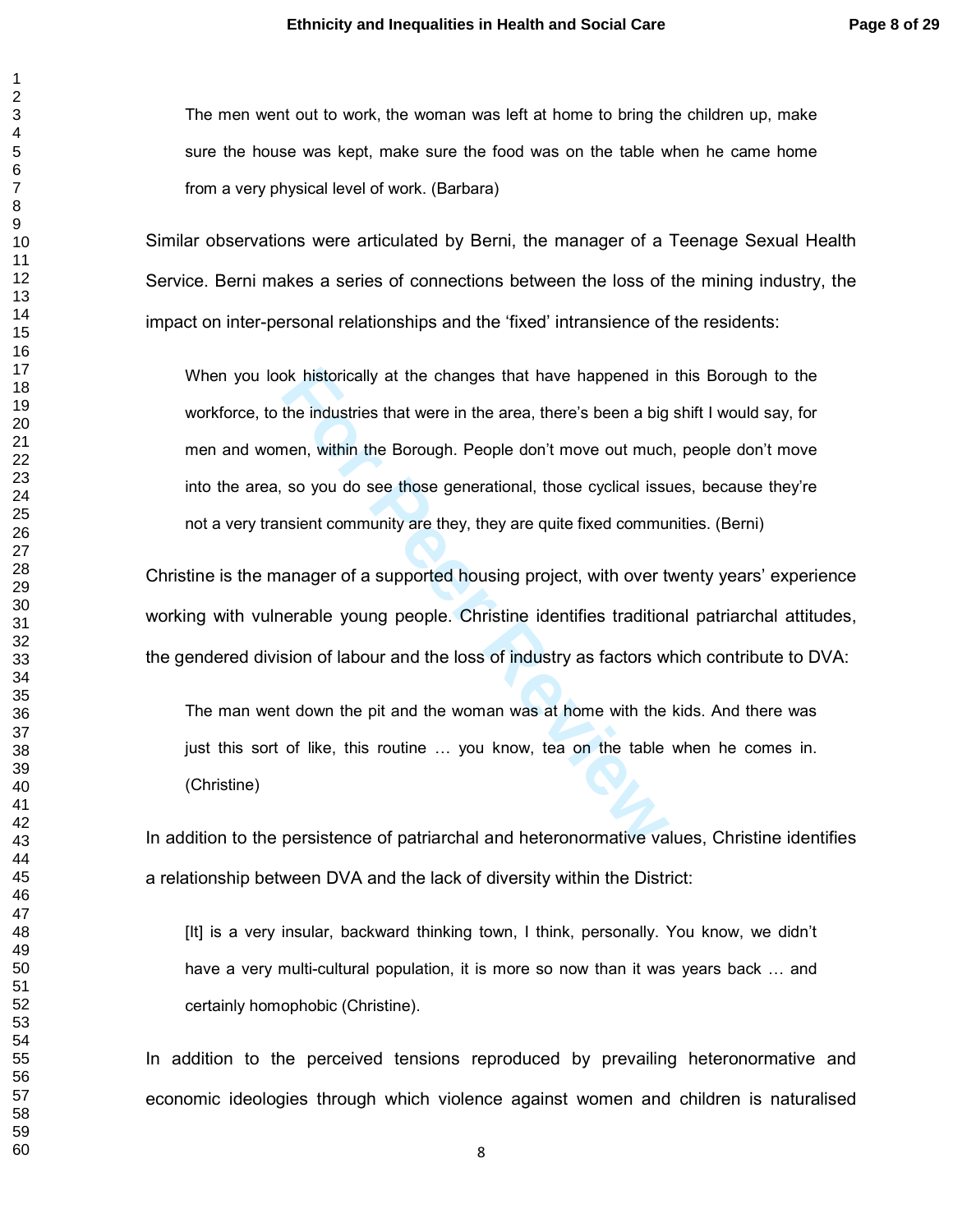(Walby, 1990, Bourdieu, 2001, Bourgois, 2002, Yuval-Davis, 2006), Barbara identifies high levels of unemployment for males, a loss of identity and alcohol/ substance misuse within the region as significant contributory factors:

I question whether there is some level of generational belief around the power and control of male to female, coupled with a lack of job opportunities, which results with a lot of people then ending up drinking to forget or to numb and [DV] becomes habit. (Barbara)

responses offer a different perspective. Grace in different different perspective. Grace felt stecific region, interpreting a subtext, or deeper m issues of social class in her response, critiquing in economically deprived The service-user responses offer a different perspective. Grace is an older service-user who has survived intergenerational cycles of DVA. Grace felt strongly that DVA is not restricted to a specific region, interpreting a subtext, or deeper meaning in the question. Grace addresses issues of social class in her response, critiquing the presumption that DVA only occurs in economically deprived areas:

No. It's anywhere. You don't just get it in one area. You know, some people reckon that living in a posh area, it's done more, but hidden more. It can happen anywhere. It's not just because it's [here] its worse. (Grace)

Berni and Christine noted that economically privileged young people and women were less likely to attract attention from statutory services, experience homelessness or young parenthood and were better able to camouflage DVA with money, education and social status:

[Those] families have been able to cover and hide and make sure nobody's aware. It takes a lot to get underneath that, to realise that it is DV. And they won't come to the attention of services at all. (Berni)

Although DVA is perceived as transcending the clearly delineated social strata, the region is described by two practitioners as lacking in ethnic and racial diversity. The district has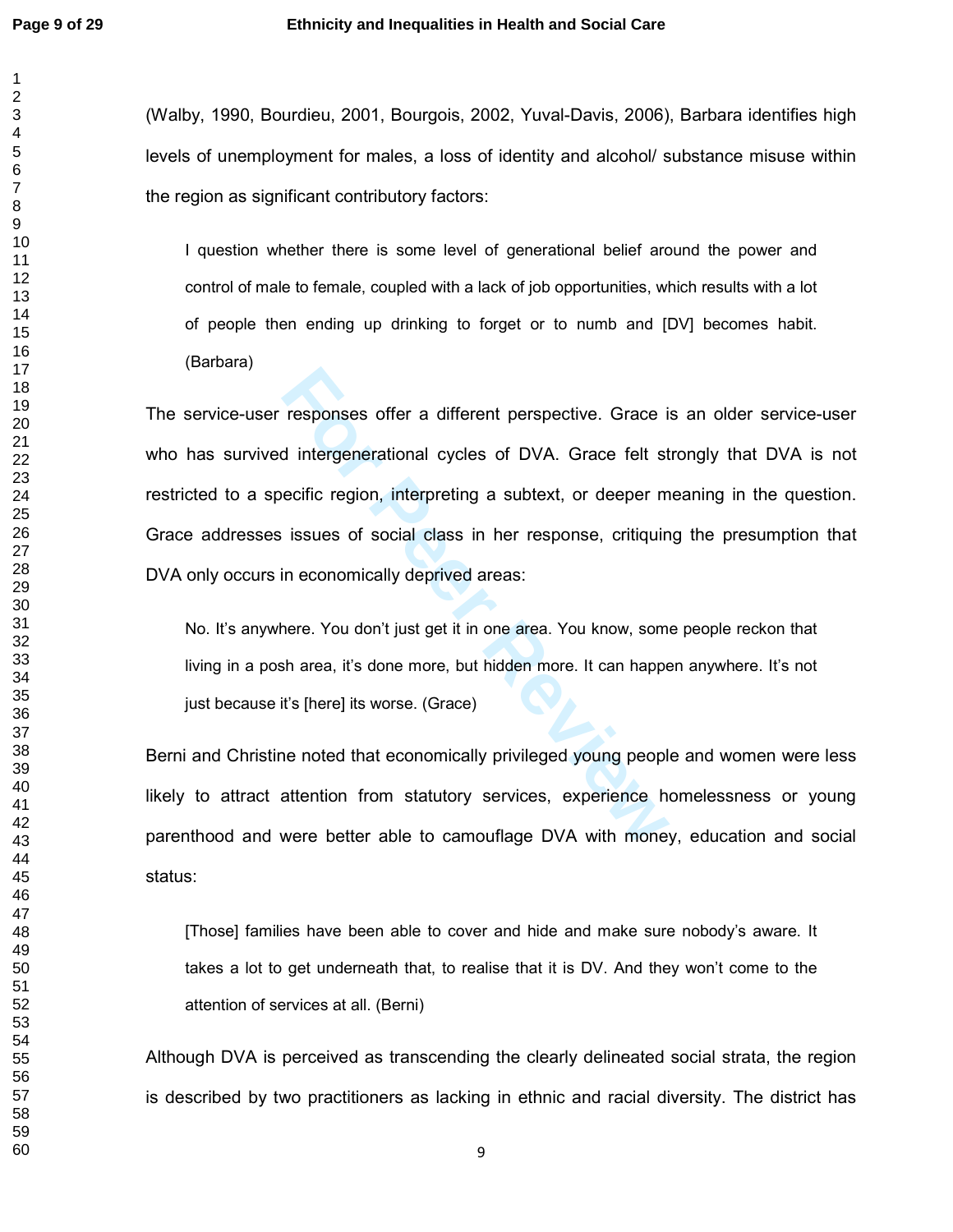small Polish and Traveller communities and even fewer numbers of Black and Asian residents. However, Theresa identifies how DVA is not confined to one racial, ethnic or national identity (Barter, 2009). Theresa is a service-user living in supported accommodation with her son, Dylan, due to the DVA perpetrated by his father. Theresa shares a similar view to Grace, noting the global prevalence of DVA, which is '*everywhere, even in many different countries'*.

ews consistent with both Theresa and Grace. Jumptisty with her daughter, Emily, due to the DVA perpet<br>DVA as being 'everywhere, not just in one place.<br>Ipported accommodation due to the DVA perpetral<br>ence of a relationship Judith echoes views consistent with both Theresa and Grace. Judith lives in supported accommodation with her daughter, Emily, due to the DVA perpetrated by Emily's father. Judith perceived DVA as being '*everywhere, not just in one place. It's everywhere you go'*. Rachel, also in supported accommodation due to the DVA perpetrated by her child's father, rejected the existence of a relationship between the district and DVA, arguing that 'no*t all people are the same'*.

Conversely, Pamela, a service-user whose daughter, Sophia, had been subject to two Child Protection (CP) plans due to DVA, offers a different view. Pamela feels that there is a relationship between her social context and incidences of DVA. Disenchanted with the area and with the young males in her age group, Pamela identifies boredom, unemployment, drug misuse and criminality as contributing to the prevalence of DVA within the district:

There's nothing round here. All's [sic] they do is go and smoke weed and rob houses. They're just scum. By the time that little girl is starting Primary School, we won't be living round here, definitely not. One hundred per cent we won't be. Definitely. There's nothing round here for anybody. (Pamela)

A number of the participants' accounts reject the view that personal agency is shaped by historical and contemporary contexts and dominant social structures (Friere, 1970, Gramsci, 1971, Althusser, 1971, Hall, 1997). Participants argue that DVA does not 'exist in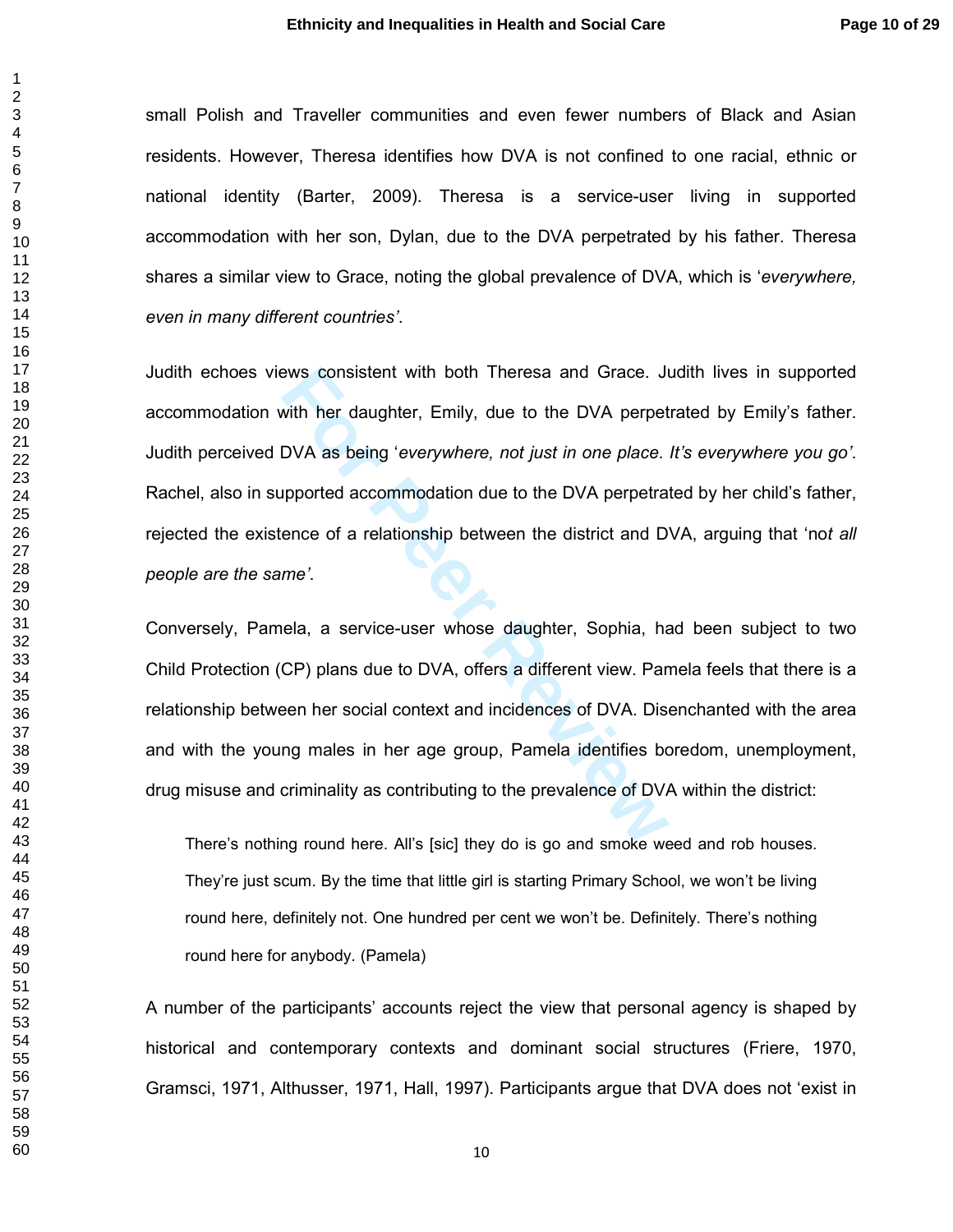a vacuum', rather seeing it as an endemic or 'common feature of male dominated societies' (Harne and Radford, 2008:147). DVA is conceived as a choice made within contexts in which other offending behaviours are prevalent. These perspectives highlight tensions between dominant ideologies, oppressive structures and personal responsibility. Although defined as a choice, as an abuse of individual agency which is neither natural nor inevitable, it is also situated within intersecting, historical, 'hierarchical and gendered social relations of power' (ibid,p147). In this respect, the work of contextualising interpersonal violence is limited without better understanding how structural, symbolic and hidden forms of violence intersect (Bourgois, 2002, 2010), producing heightened vulnerabilities or '*classed sexism'* within highly gendered neoliberal democracies.

## **Representations of Risk**

I without better understanding how structural, syn<br>sect (Bourgois, 2002, 2010), producing height<br>within highly gendered neoliberal democracies.<br>**For Risk**<br>ses reveal a high level of violence and risk. Then<br>n were placed on Participant responses reveal a high level of violence and risk. Theresa, Judith, Pamela and Rachel's children were placed on CP plans and were all residing in supported accommodation to help minimize risks and improve parenting skills (Broadhurst et al, 2010). For Theresa, there is an on-going risk that her son will be permanently removed from her care, as she struggles to prioritise his needs over the needs of his father. Another concerning risk for service-users like Theresa is fatality. During the interview, Theresa recalled one near-death experience:

And it was like one time where Tony had really battered me and I was screaming in the entry and then it all went quiet because I passed out ... so I was like, that close, from Tony punching me in the head or something and me passing out and dying. (Theresa)

In this incident, Theresa lost consciousness and was later hospitalised with a broken arm. However, Theresa's recollections normalised interpersonal violence as unexceptional phenomena, forming part of the fabric of her daily life. Similarly to Theresa, Rachel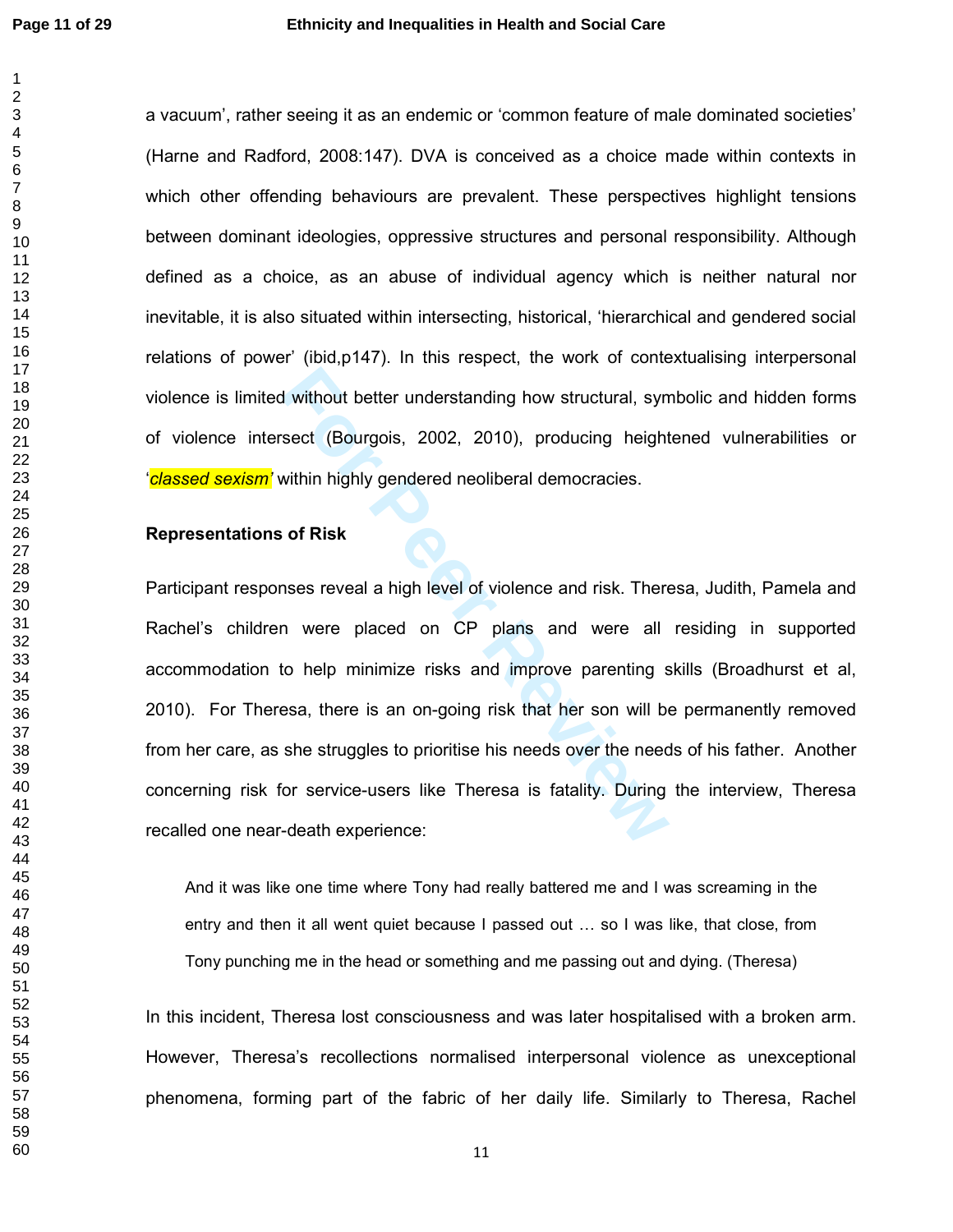disclosed how she had been '*battered*' by her ex-partner on a number of occasions before he received a custodial sentence. Also pertinent is the level of risk that Theresa's expartner Tony may have exposed himself to in terms of his involvement with the criminal justice system. Theresa presented a snapshot of Tony's early experiences of violence and psychological abuse at the hands of his mother's partners:

And that person who his mum was with would hit Tony and there was one time where he whacked him with a big stick ... So he's been shown violence and control and I think that's where it stems from. (Theresa)

with a big stick ... So he's been shown violence and<br>t stems from. (Theresa)<br>has not contributed to the research directly,<br>link between child abuse and DVA. A determi<br>ematic but there are clear risks for young peop<br>ithout Although Tony has not contributed to the research directly, Theresa identifies an intergenerational link between child abuse and DVA. A deterministic cycle of violence narrative is problematic but there are clear risks for young people exposed to violence (Walby, 1990). Without receiving appropriate support, adolescents may be at higher risk of self-harm, homelessness and youth offending (Yexley et al, 2002). Indubitably, a custodial sentence will impact on education, housing, training and employability opportunities, mental health and wellbeing (Biehal, 2012).

Grace articulates a similar concern when discussing the advice she received during a parenting class. Grace was advised to ignore Tommy's aggressive behaviour and reward positive behaviours instead. Grace recalled occasions where she locked Tommy outside of their home in order to protect her younger children. As Grace suggests, Tommy is also at risk of receiving a custodial sentence:

You can't ignore them every time. You know, when knives, bats, golf clubs, all them kind of things are coming into it ... he takes it as though I'm protecting everybody else, but it's protecting him as well, because if he hits somebody with that and does damage, where is he going to end up? (Grace)

 $\mathbf{1}$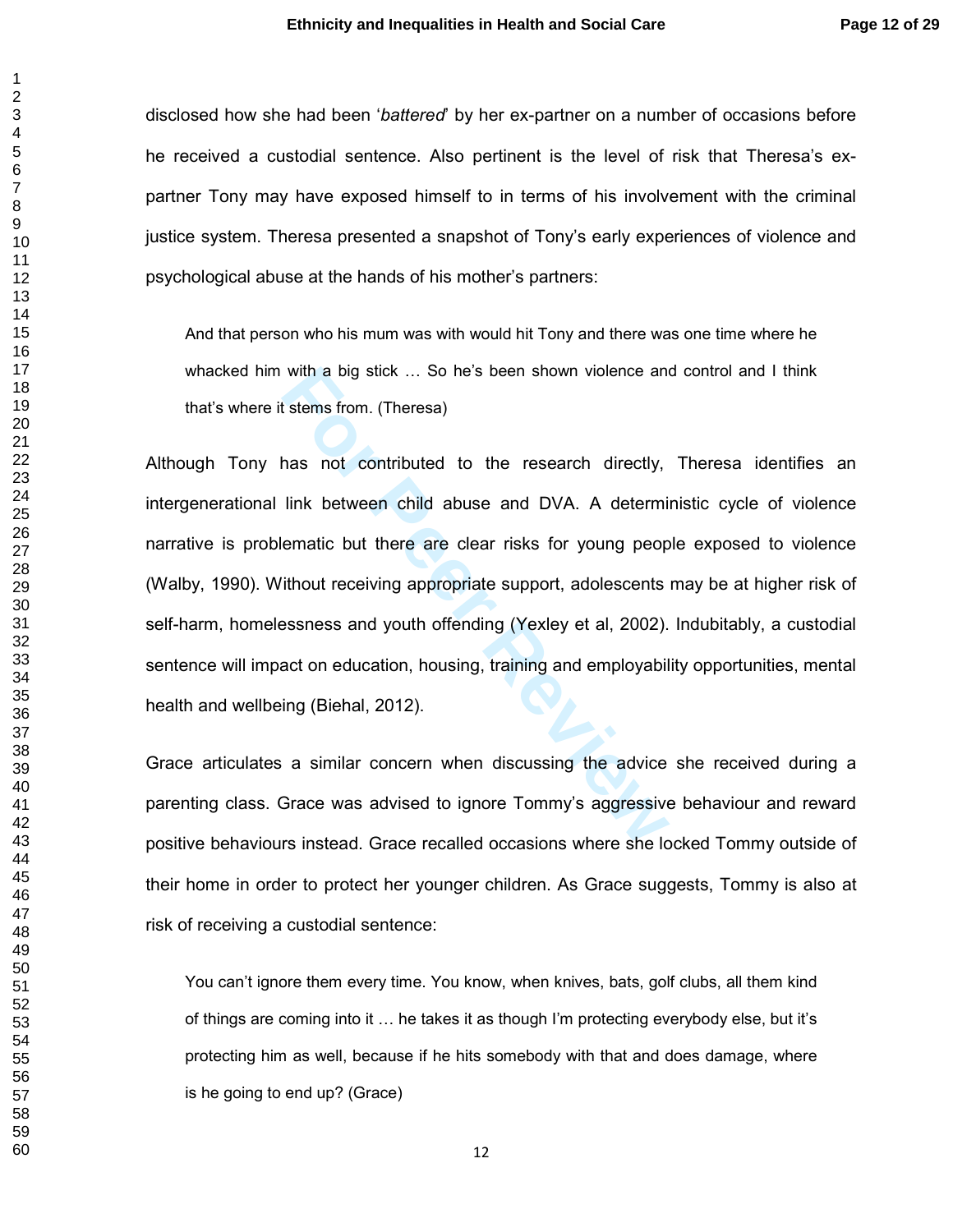$\mathbf{1}$  $\overline{2}$ 

DVA risks are assessed using an assessment toolkit. The assessment converts a numerical score into categorises of risk: Gold (high), Silver (medium) and Bronze (low) and is used by Police Officers, Social Workers and IDVAs (Independent Domestic Violence Advocates). Barbara discussed the limitations of the toolkit, arguing that it was '*too policeified*', with a focus on crime '*which does not fit in with family violence*,' or with psychological and emotional forms of abuse. Moreover, Barbara notes how risks are perceived differently by different agencies, resulting with a lack of consistency:

What I would class as a risk and what another agency would class as a risk varies significantly. We had that woman who had her throat cut and she scored a low silver. (Barbara)

I class as a risk and what another agency would class<br>We had that woman who had her throat cut and she<br>*For eliant* on information sharing within multi-agen<br>and discard the toolkit wherever necessary and<br>n, Barbara returns Barbara is '*totally reliant*' on information sharing within multi-agency teams, advising that practitioners should discard the toolkit wherever necessary and draw upon their own knowledge. Again, Barbara returns to the problems she encountered with the toolkit, identifying limited awareness and lack of insight as key issues:

Some of our higher risk cases have been silver and below, because when you think about it, to me it makes sense, that the highest risk [cases] are those that don't really truly understand what they've just gone through. (Barbara)

In a similar vein, Christine expressed concern regarding Police Officers' knowledge of DVA, evidenced by a perceived lack of empathy during MARAC (Multi-agency Risk Assessment Conference) hearings and dubious competencies conducting risk assessments. Christine recalls her experience of surviving DVA after ending a relationship and describes being '*laughed at*' by officers who were unaware of her role as service manager. Christine identified this combination of hostility and ignorance as prohibiting young disadvantaged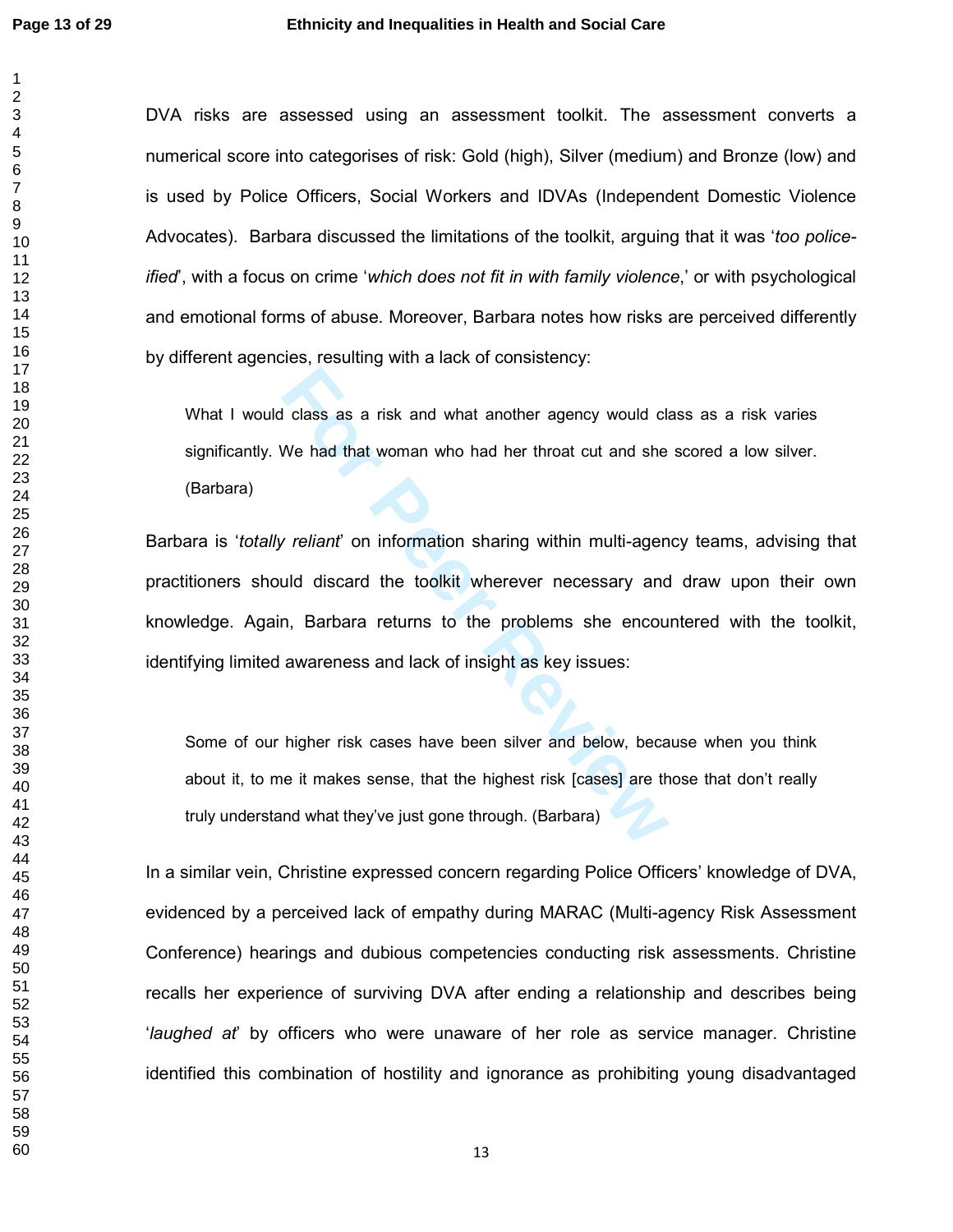women from reporting DVA incidents '*because they have been dealt with in such a judgemental manner'*:

I went to see an IDVA myself following the incident a few days later, who scored me very high as a gold  $\ldots$  when making a complaint about the police sometime after, they told me that my scoring had been bronze. They had never completed that [assessment] with me, they did it themselves, so had not asked me most of the questions on it. (Christine)

ence represents role conflation that challenges the<br>
identities are necessarily distinct. Christine's ac<br>
A training for statutory professionals to minimise r<br>
oppressive training to address classed sexism. As<br>
istine's ex Christine's experience represents role conflation that challenges the belief that professional and service user identities are necessarily distinct. Christine's account underscores the importance of DVA training for statutory professionals to minimise risk and the urgent need for DVA and anti-oppressive training to address classed sexism. As both a practitioner and service-user, Christine's experience provides a lens to view survivor stigmatization and revictimization as a consequence of **classed sexism**.

## **Agency Responses, Service Provision and Educational Approaches**

Within UK legislation and policy, a zero tolerance approach to DVA is now explicit. Within the consultation papers 'Together We Can End Violence Against Women and Girls' (Home Office, 2009) and *'*Ending Violence Against Women and Girls' (Home Office, 2013) DVA is framed as an unacceptable violation of Human Rights within domestic and international arenas. Notwithstanding these protective frameworks, DVA constitutes a central feature in referrals to children's services, yet a marked gap exists regarding referral routes for young perpetrators (Hunter & Nixon, 2010). The legislative underpinnings of the 'Rights of the Child' (Article 3.1), may present professional tensions for practitioners working to avoid criminalising young perpetrators, given that the 'best interests' of all children are paramount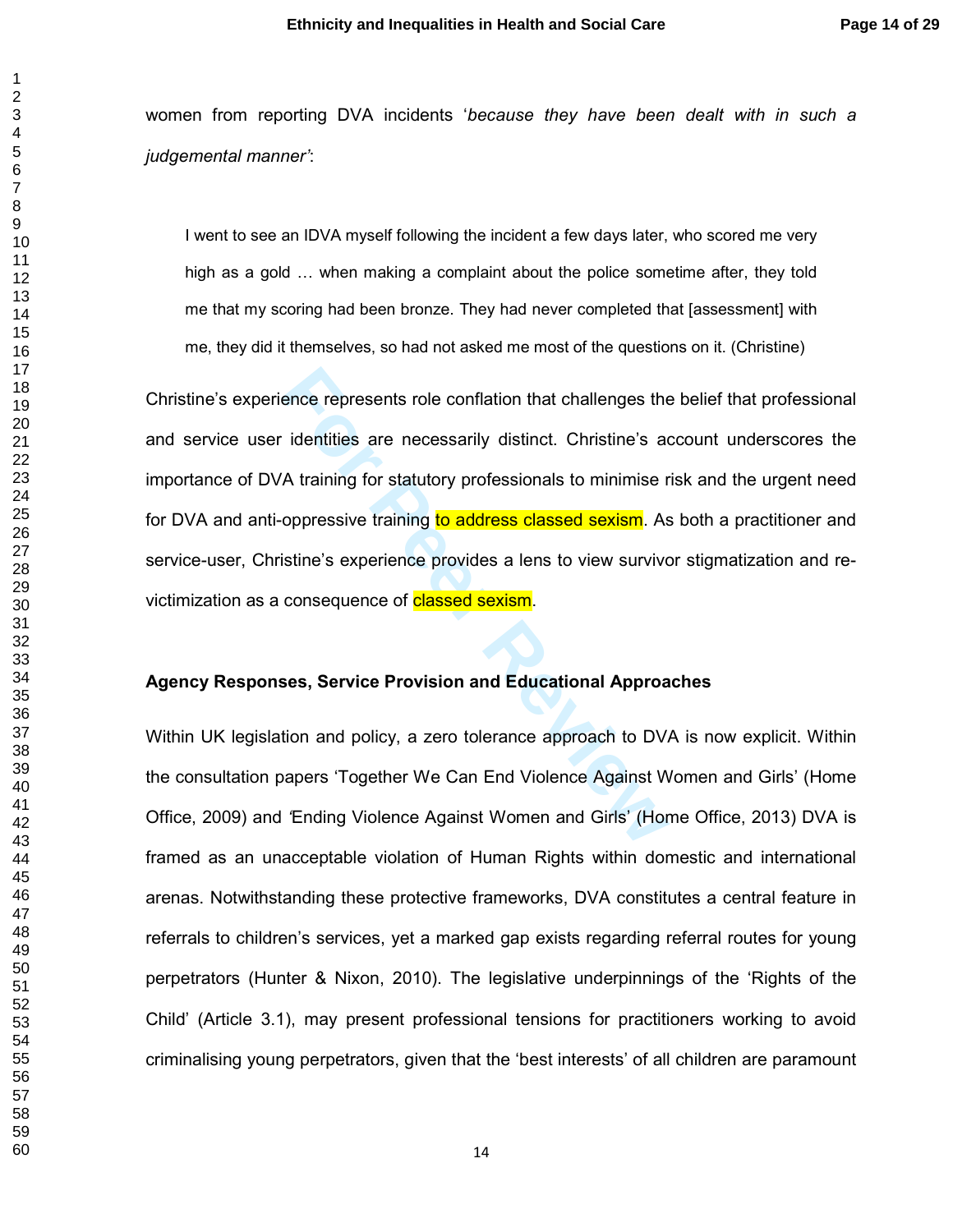(Hunter & Piper, 2012). However, early intervention in all forms of interpersonal violence remains a clear priority.

In responding to questions regarding DVA prevention and intervention, each participant felt that an educational approach focusing on healthy relationships should be integrated within the curriculum at Key Stages 1&2. Christine, Berni, Barbara and Grace each expressed a view that education related to DVA should be statutory within the current provision for PSHE (Personal, Social, Health and Economic) education, feeling that a focus on healthy relationships should be implemented as early as possible:

We're talking about starting it from the very beginning, as soon as they start school, to say that when you feel scared, when this is happening, you need to tell me. (Christine)

The only way we are going to be a truly preventative service is through education. And education can only be in schools because we can't rely on people doing it within the home. (Barbara)

Social, Health and Economic) education, feeling<br>
ald be implemented as early as possible:<br>
about starting it from the very beginning, as soon as<br>
you feel scared, when this is happening, you need to t<br>
you feel scared, whe Practitioners argued that labelling young perpetrators as 'abusers' is unhelpful, whereas supporting a young couple or individual to learn about healthy relationships can effect lasting change. However, younger service-users expressed views drawn from their own experience of living with DVA. Judith and Pamela acknowledged that early educational interventions might benefit other young people, but were sceptical about their ex-partners willingness to engage:

He's just very selfish, he doesn't seek support. He's just set in his ways and doesn't change. I think he'll never change (Judith)

No, he was just a bad apple completely (Pamela)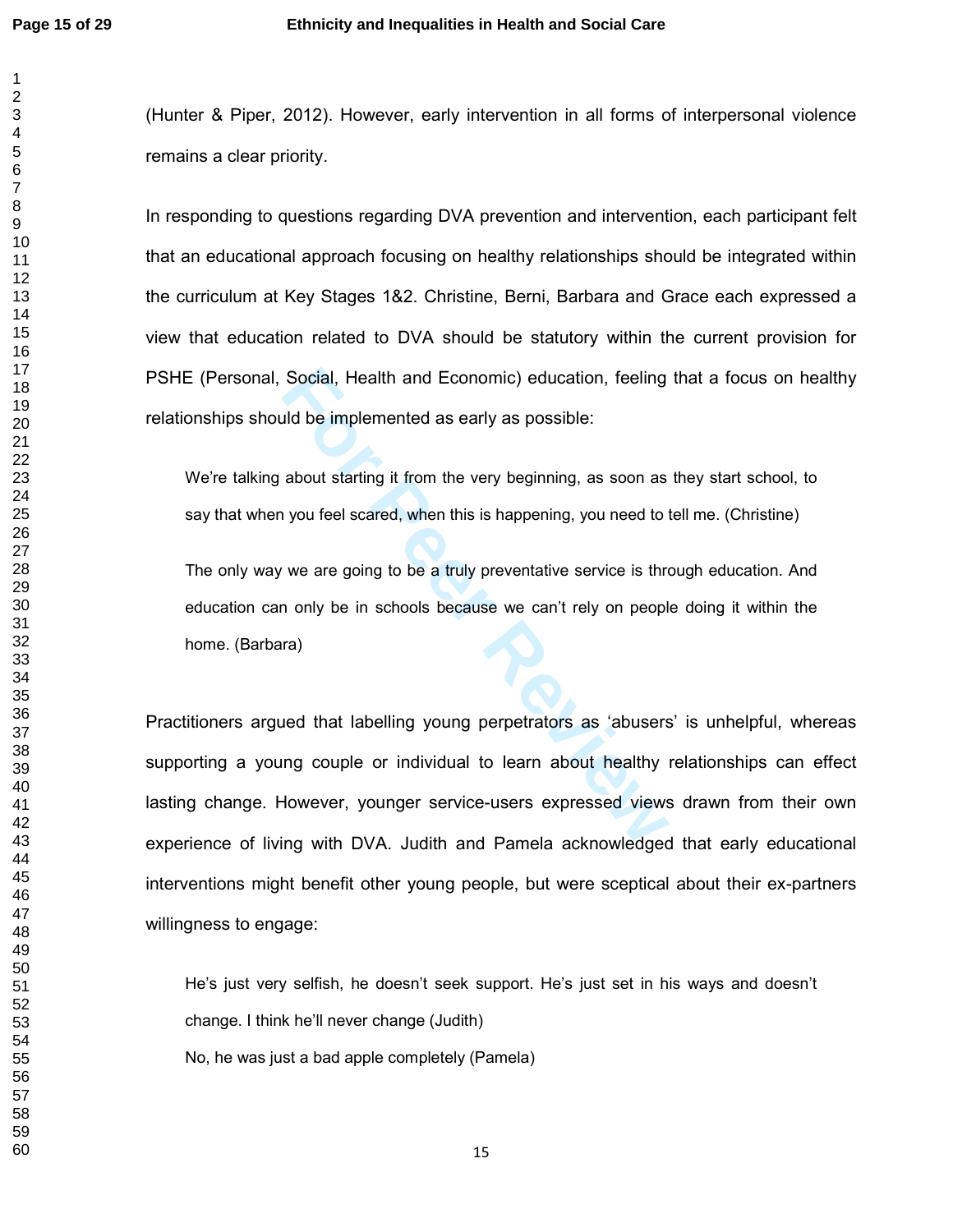Theresa took issue with the notion of supporting perpetrators, holding a view that male perpetrators make a choice to victimize women. Instead of offering support, Theresa expresses a desire to retaliate, arguing that perpetrators '*don't treat males like that, it's only weak women they pick on'*:

I don't like all the help people are giving them, because they've done so much to us ... and made us feel so small and I think someone should do the same to them and see how they feel. (Theresa)

Fraction Projects as helpful and informative<br>
fly DVA, controlling behaviours and positive relative projects as helpful and informative<br>
fly DVA, controlling behaviours and positive relative<br>
ally, therapeutic services wer Theresa, Pamela, Rachel and Judith identified The Freedom Program and workers at the Supported Accommodation Projects as helpful and informative. Practitioners helped participants identify DVA, controlling behaviours and positive relationship models for both genders. Additionally, therapeutic services were also suggested as a possible referral route for some perpetrators, as Theresa and Rachel both felt that their ex-partners needed to confront their own violent and traumatic histories.

However, Grace offered an alternative view regarding counselling and group therapy. Grace recalled her own difficult experiences with person-centred counselling, feeling that her counsellor needed to '*know what it's like to suffer with it'*. Christine also expressed reservations about perpetrator engagement with therapeutic approaches, feeling that the repressive constraints of masculinity may inhibit the exploration of complex emotions:

Young men struggle with that, struggle to be that open about stuff that's gone on, that's made them feel scared and upset, because, you know, of just being a young male and not being allowed to have those feelings, of being scared and upset. (Christine)

Grace also expressed concerns regarding group therapy and perpetrator programs for young males, suggesting a 'buddy system' for perpetrators might be more beneficial (Woodhead, 2009). This suggestion of a Buddy System accords with findings from an

 $\mathbf{1}$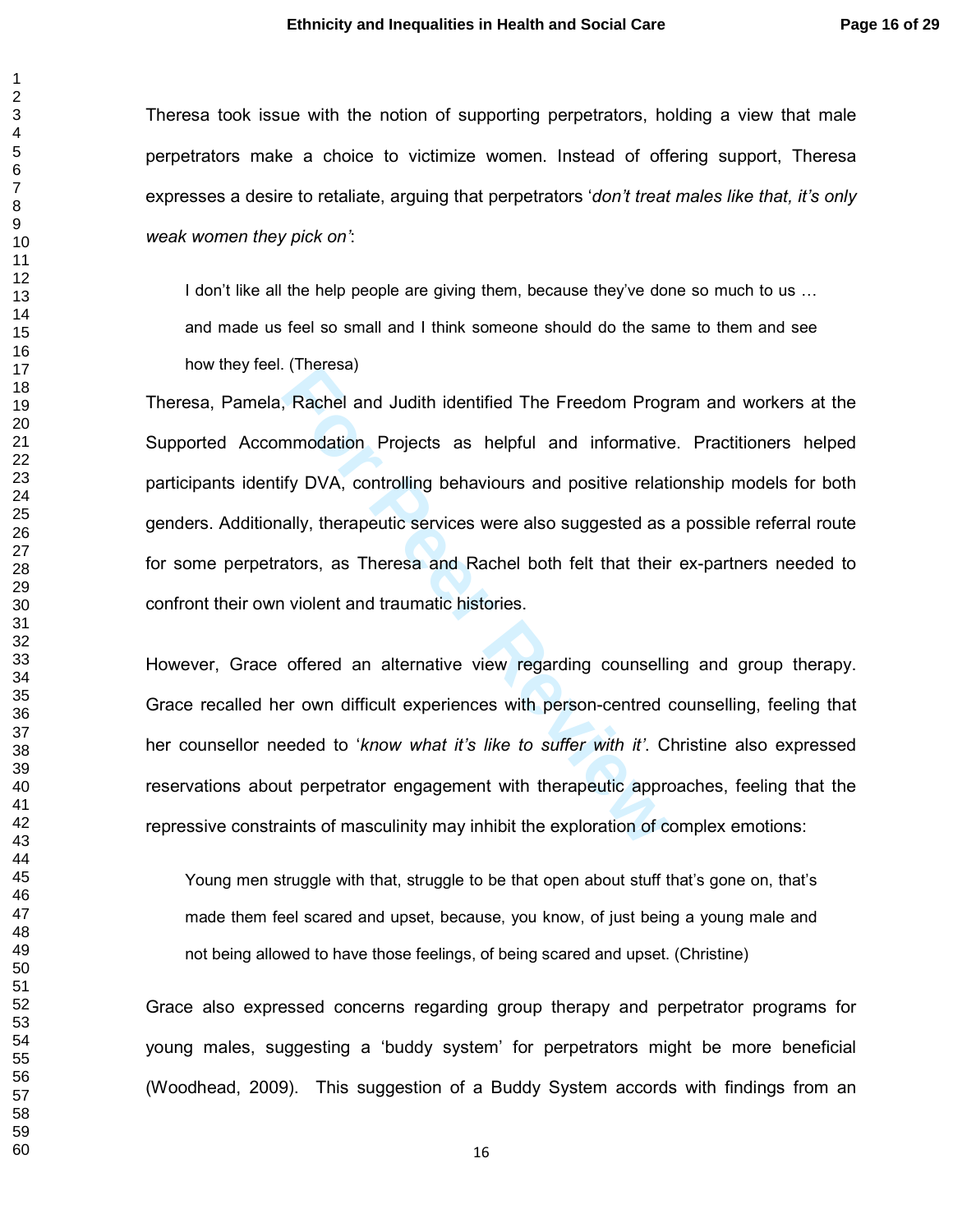NSPCC study of intimate partner violence within adolescent relationships which found that rather than approaching a professional, young people are more likely to share their experiences within their own peer group (Barter et al, 2009).

Barbara, Berni, Christine and Pamela each expressed concerns regarding the absence of services for young male perpetrators. As Pamela notes, services focus on female parents rather than male perpetrators:

Where does a young man go if he needs help? Where can he [go]? Like, we can walk into Social Services and say 'I need help'. Where can they go? (Pamela)

a young man go if he needs help? Where can he [go]<br>
Fryices and say 'I need help'. Where can they go? (Pam<br>
hat prior to the first round of public sector cuts, a<br>
d, but argues that finding skilled facilitators to mar<br>
ble Christine recalls that prior to the first round of public sector cuts, a perpetrator program for adults was offered, but argues that finding skilled facilitators to manage effective programs plays a crucial role in reducing recidivism (Baim & Guthrie, 2014). Berni raises different concerns, arguing that programs are counter-intuitive given that perpetrators have already received a criminal conviction when a referral is made:

I don't think there's enough funding, research, emphasis on the perpetrators, apart from you know, giving them a criminal conviction. And rightly so, it is a crime, but you want to try to break that cycle of behaviour and it needs addressing. (Berni).

Christine, Barbara and Berni each address the impact of austerity upon their own service. Berni recalls that during the first round of cuts, she lost two full-time members of staff. Critiquing staffing levels within her own service, Barbara states: '*how you can have one coordinator and one admin and call it a service is a mystery to me*.'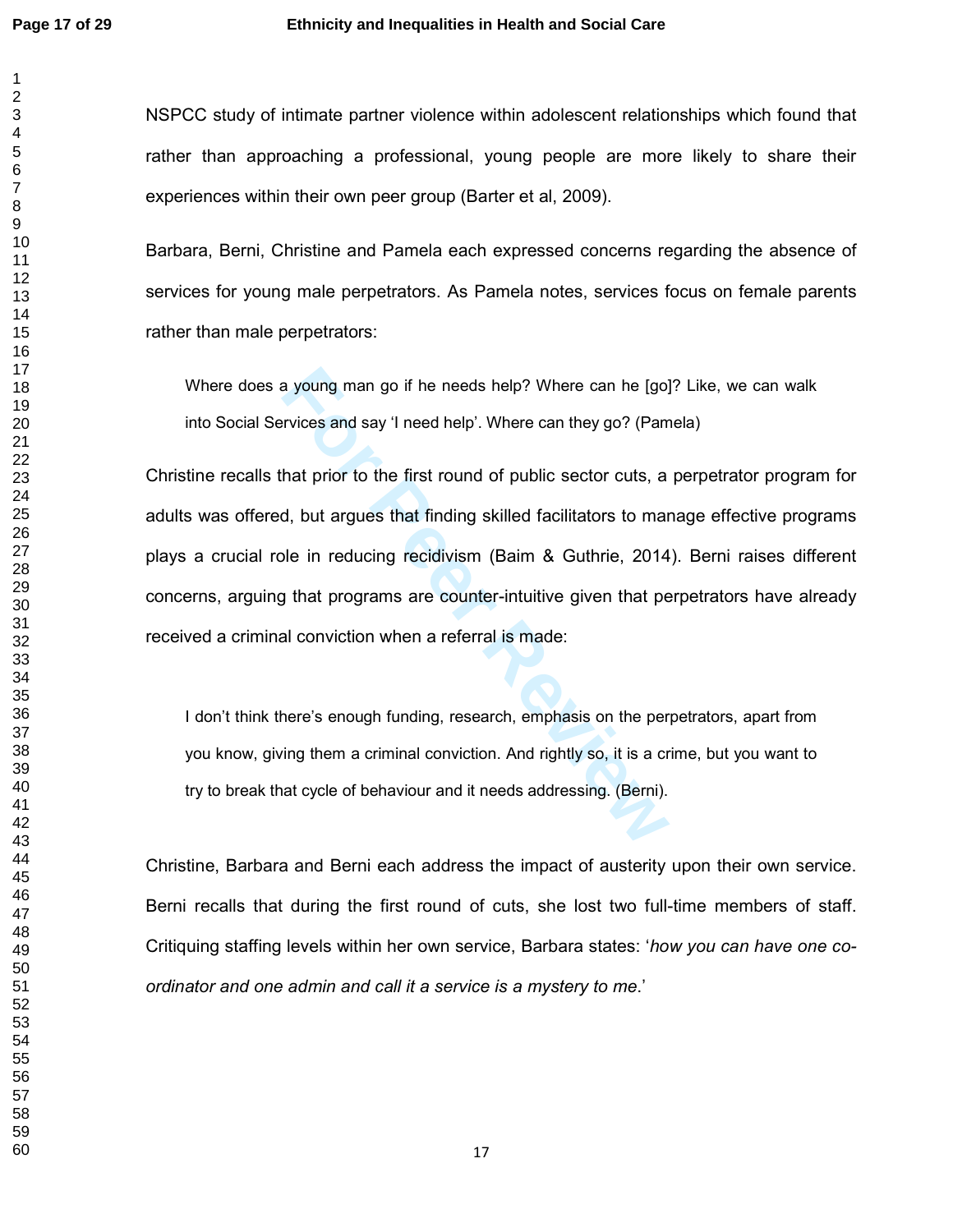Moreover, as Barbara notes, the district now employs only one IDVA. Barbara argues that the role of the IDVA '*is a much needed element of support'*, helping women to make safe choices, supporting women through the court process and reducing risk:

The IDVA couldn't cope with the level of work that's required, so then I took on the IDVA role with my Admin support ... so I was doing a practitioner role, an operational role and a strategic role, in one. (Barbara)

at whilst all Social Care practitioners need a basic<br>specialised and specialist agencies,' to help min<br>notes that Social Workers are managing high volu-<br>the opportunity to become skilled specialists in D'<br>is the opportunit Christine feels that whilst all Social Care practitioners need a basic understanding of DVA, '*there should be specialised and specialist agencies*,' to help minimise risk (Steel et al, 2011). Christine notes that Social Workers are managing high volumes of complex cases and may not have the opportunity to become skilled specialists in DVA:

Still now, Social Workers will be drawing up a child protection plan and the directions from that and they'll say he needs to go on a perpetrator's course. Well there are none and we can't access any... So that doesn't really work, but it ticks a box. Ticking boxes just isn't good enough when it's such a serious subject (Christine).

Overwhelmingly, participants highlight significant limitations with current service provision for adolescent survivors and perpetrators of DVA. Funding pathways are not currently prioritising DVA services and skilled professionals who understand the complexity of the issues are in short supply. In addition to embedding targeted educational approaches for young people, the gendering of service provision needs further exploration and analysis.

### **Discussion**

Participant responses draw upon dominant and at times antithetical discourses about DVA. DVA is perceived as a gendered, inter-generational, patriarchal inheritance, inexorably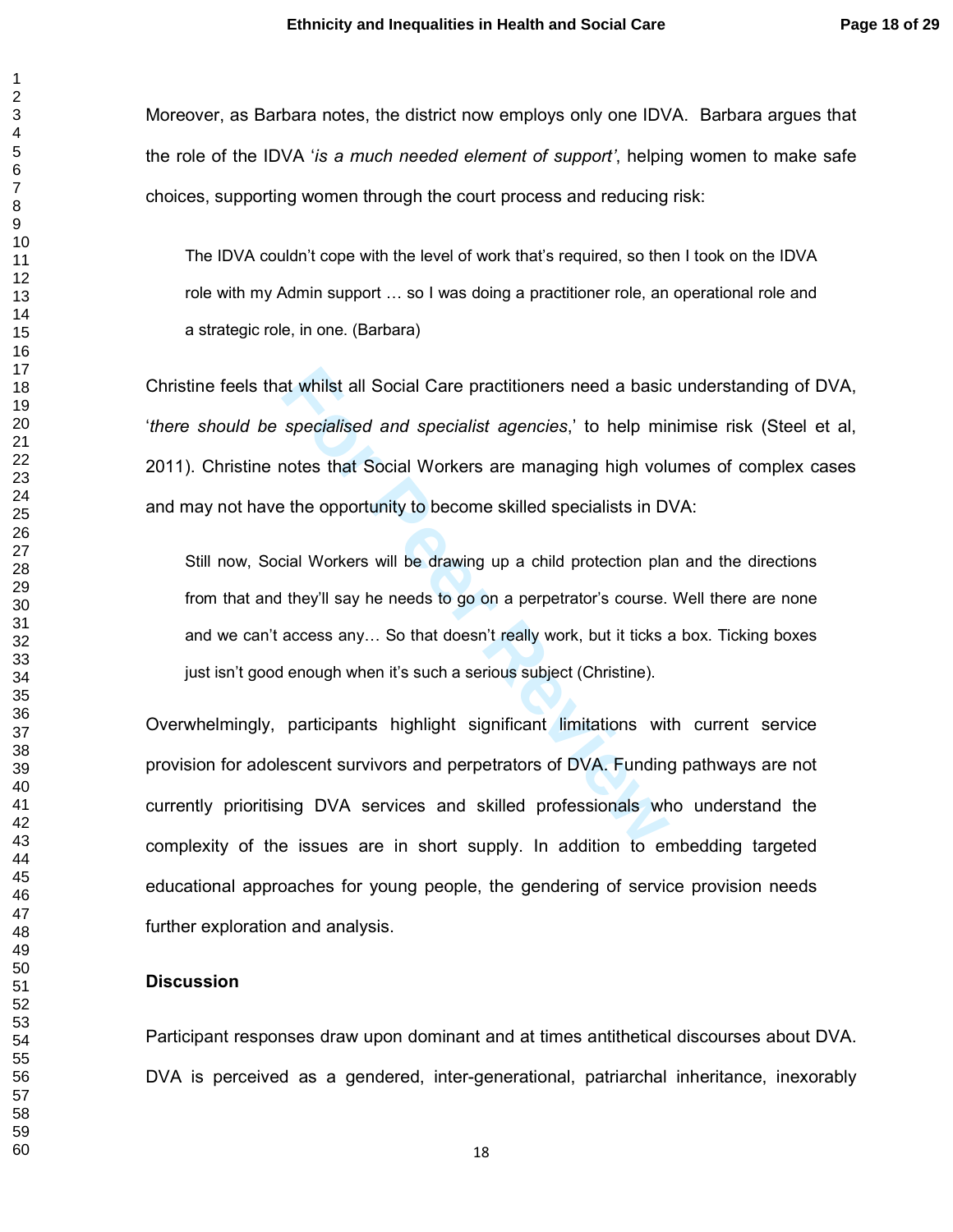reproduced through intersecting forms of violence within a specific locale. DVA is presented as connected to changing market forces and restricted flows of capital, to the loss of industry and the renegotiation of personal identities. Working class masculinity is perceived as threatened as a result of these socio-economic shifts, yet hegemonic masculinity persists despite the shifting economic landscape (Connell, 1995).

ren, an entrenched crisis with a historicity that tran<br>of economic violence (Walby, 2013). Rather tha<br>ions, acknowledging the co-existence of servic<br>duces nuanced layers of meaning which enrich<br>e. As Kelly and Lovett (2005 Conversely, DVA is constructed as a national and global epidemic of violence against women and children, an entrenched crisis with a historicity that transcends impoverishment and other forms of economic violence (Walby, 2013). Rather than reject or justify these oppositional tensions, acknowledging the co-existence of service-user and practitioner experiences produces nuanced layers of meaning which enrich our understanding of gendered violence. As Kelly and Lovett (2005) suggest, although 'women in particular groups may be additionally targeted for violence and abuse', the greatest risk is living in a context in which gender based violence is 'minimised, justified, denied and legitimised.' (Kelly & Lovett, 2005:9)

Participant's experiences of and explanations for DVA differ significantly. However, intersectional analyses of survivor's positioning within social strata and cultural contexts renders visible their heightened vulnerability to classed sexism and gender based violence (Russo & Pirlott, 2006). Whilst The Human Rights Act (1998) and other legislative and policy frameworks within the UK and EU contexts afford some protection against gender based violence, the hyper-vulnerability produced through classed sexism and the intersections of age, ethnicity, (hetero)sexuality and race requires a strategic and preventative approach.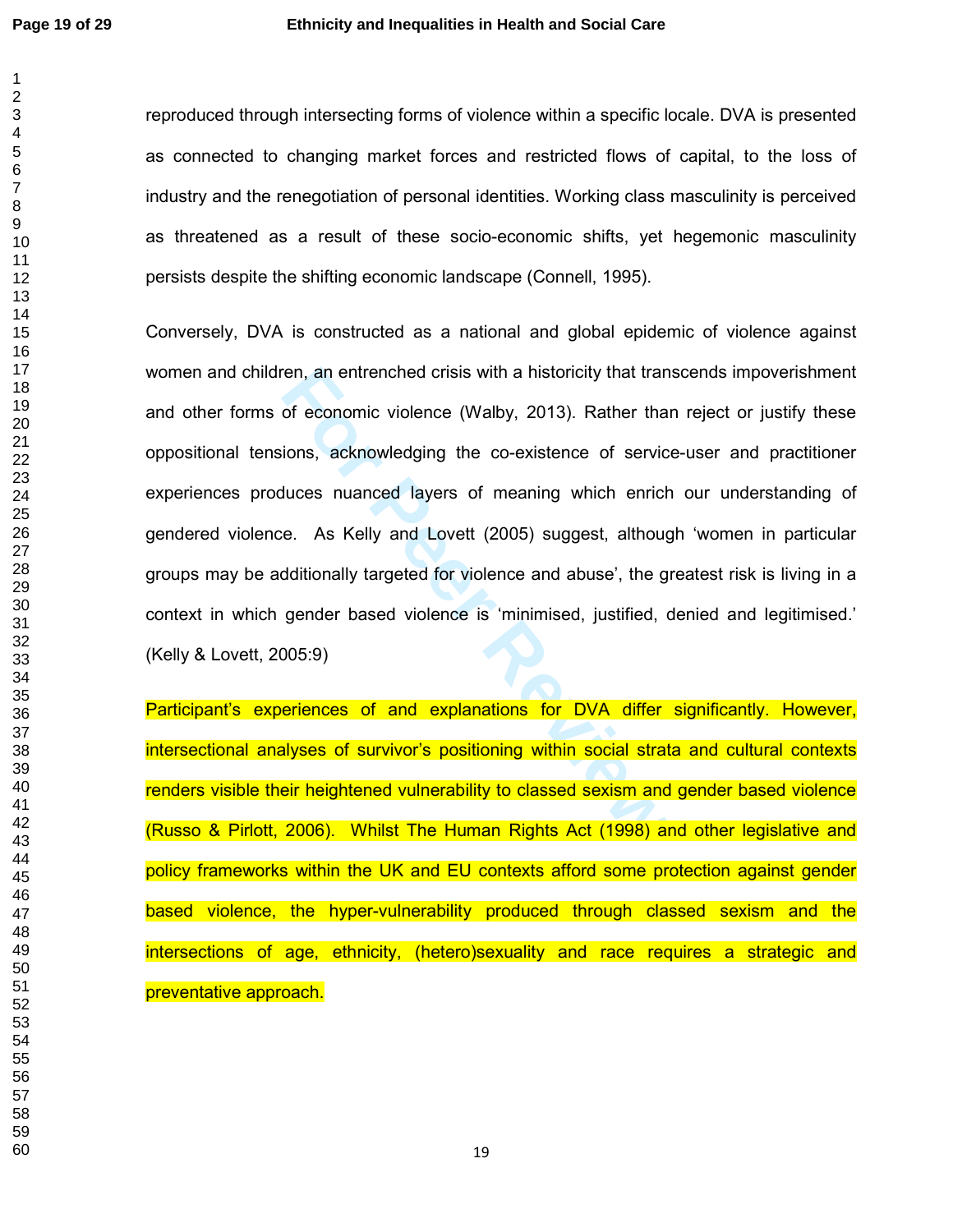## **Conclusion:**

Participant responses favour preventative measures that seek to disrupt behaviours normalised through intergenerational patterns of family violence and abuse (Hunter et al 2010, Wilcox 2012). Whilst an overly deterministic view of cycles of violence may be unhelpful, as Walby (1990) and Wilcox (2012) note, it is also deeply problematic to perpetuate a taboo regarding adolescent DVA. As Wilcox (2012) suggests, the issue is already stigmatised and reproducing a taboo is unhelpful for those requiring agency support.

red and reproducing a taboo is unhelpful for the and reproducing a taboo is unhelpful for the and mess for perpetrators were questioned, because highly skilled facilitation and perpetrator motives is currently optional and Treatment programmes for perpetrators were questioned, because their success was seen as reliant upon highly skilled facilitation and perpetrator motivation. DVA training for statutory services is currently optional and this issue was highlighted as problematic, potentially reproducing intersectional violence and classed sexism. Participants also raised a series of important questions regarding unprecedented cuts to services and the effectiveness of group therapy and generic counselling services.

The ways in which adolescent DVA has been largely omitted from strategy documents within the district, is also a key issue (Condry and Miles, 2012). This omission signals part of a wider culture in which the legacy of neoliberal policies conspire with and compound gendered forms of interpersonal violence. Local policy, national strategies and international human rights legislation provide excellent platforms from which to 'talk-the-talk' in terms of tackling DVA. However, the findings of this study suggest that central government and local councils might implement targeted early intervention and educational strategies to counter the intersectional violence of classed sexism and effect lasting change.

A statutory commitment to embedding healthy relationship programmes, targeting classed sexism within early intervention agendas and ensuring that DVA training for all statutory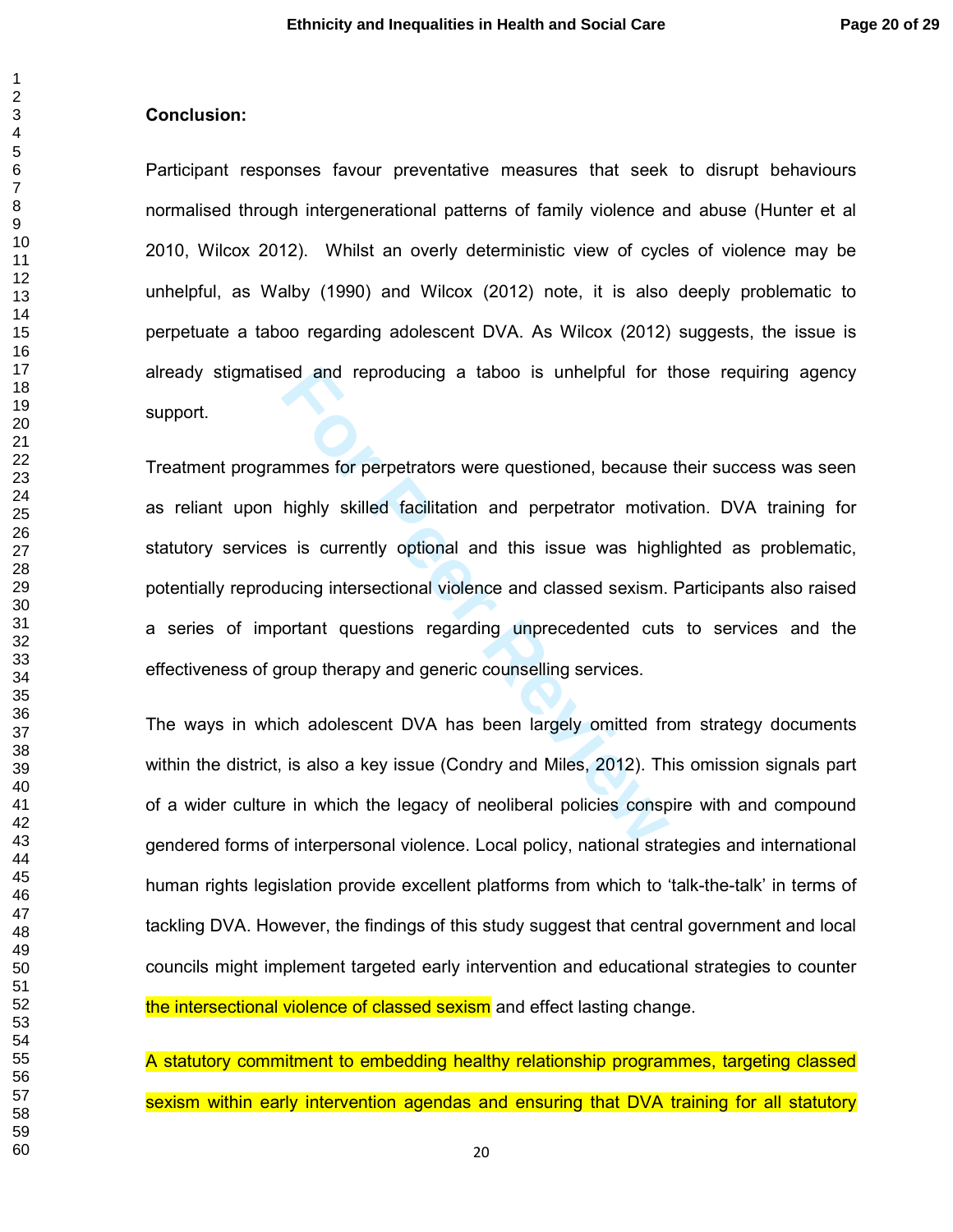professionals is mandatory is crucial for minimising risk. Two interrelated outcomes are predicted. First and foremost, a reduction in the levels of risk which young economically disadvantaged people are currently experiencing and secondly, a decrease in service provision and public spending. A more considered investment in training, education and targeted service provision today may well reduce the human and economic costs for the future.

**FOR PROLL**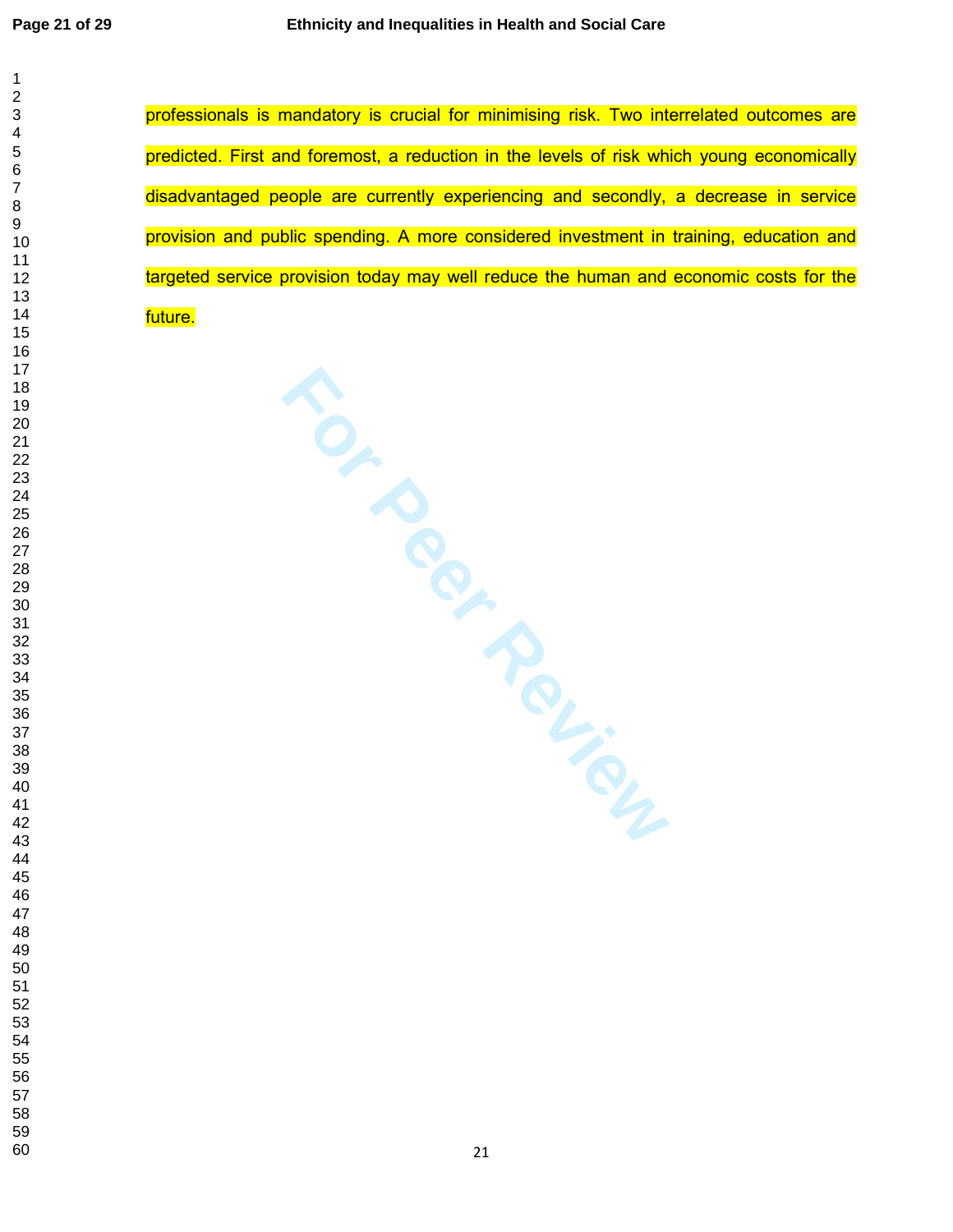## **References:**

- Alhabib, S., Nur, U., & Jones, R. (2010) 'Domestic Violence Against Women: Systematic Review of Prevalence Studies', *Journal of Family Violence*, 25:369–382.
- Althusser, L. *(1971), '*Ideology and Ideological State Apparatuses*'* in *Lenin and Philosophy and other Essays,* India, Aakar Books Ltd.
- Baim, C., & Guthrie, L. (2014) *Changing Offending Behaviour*, London: Jessica Kingsley Publishers.

Barter, C. (2009) In the name of love: exploitation and violence in teenage dating relationships, *British Journal of Social Work*, 39, 211-233.

- Barter, C., McCarry, M., Berridge, D & Evans, K. (2009) 'Partner exploitation and violence in teenage intimate relationships' http://www.nspcc.org.uk/inform [accessed on 12/08/13]
- Bates, E. A., Graham-Kevan, N., & Archer, J. (2014) Testing predictions from the male control theory of men's partner violence. Aggressive Behaviour, 40 (1) 42-55
- Biehal, N. (2012) 'Parent Abuse by Young People on the Edge of Care: A Child Welfare Perspective' *Social Policy & Society,* 11(2) 251–263.
- **For Peer Review** Black, M., Basile, K., Breiding, M., Smith, S., Walters, M., Merrick, M., & Chen, J. (2011) National Intimate Partner and Sexual Violence Survey (NISVS): 2010 Summary Report. Atlanta, GA: National Centre for Injury Prevention and Control, Centres for Disease Control and Prevention. Retrieved from

http://www.cdc.gov/ViolencePrevention/pdf/NISVS\_Report2010-a.pdf

Bourdieu, P. (2001) 'Gender and Symbolic Violence' in *Violence in War and Peace: An Anthology*, ed by., Nancy Scherper Hughes and Philippe Bourgois, USA, Blackwell.

Bourgois, P. (2002) 'The Everyday Violence of Gang Rape' in *Violence in War and Peace: An Anthology*, ed by., Nancy Scherper Hughes and Philippe Bourgois, USA. Blackwell.

Bourgois, P. (2010) "Recognizing Invisible Violence: A Thirty-Year Ethnographic Retrospective." *In Global Health in Times of Violence*. Barbara Rylko-Bauer, Linda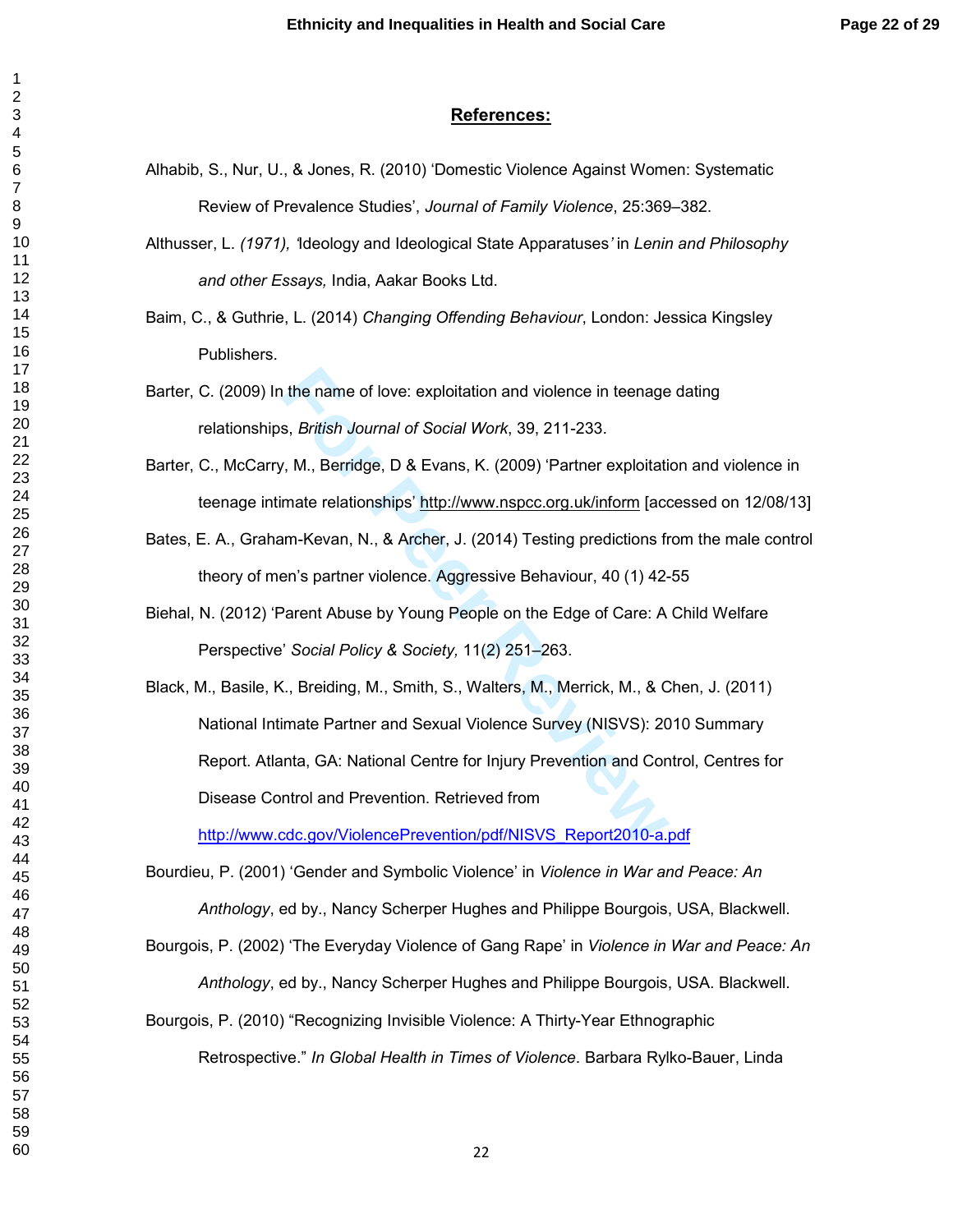$\mathbf{1}$  $\overline{2}$  $\overline{\mathbf{4}}$  $\,6$  $\overline{\mathbf{7}}$  $\bf 8$  $\boldsymbol{9}$ 

| $\mathbf{z}$<br>3 | Whiteford, and Paul Farmer, eds. Santa Fe, NM: School for Advanced Research                     |
|-------------------|-------------------------------------------------------------------------------------------------|
| 4                 |                                                                                                 |
| 5<br>6            | Press. Pp. 17-40.                                                                               |
| $\overline{7}$    | Brah, A & A. Phoenix (2004) 'Ain't I A Woman? Revisiting Intersectionality,' Journal of         |
| 8<br>9            | International Women's Studies, 5 (3) 75-86.                                                     |
| 10                |                                                                                                 |
| 11<br>12          | Broadhurst, K., Hall, C., Wastell, D., White, S., a& Pithouse, A. (2010) 'Risk, instrumentalism |
| 13                | and the humane project in social work: Identifying the informal logics of risk                  |
| 14<br>15          | management in children's statutory services', British Journal of Social Work, 40(3)             |
| 16<br>17          |                                                                                                 |
| 18                | 1046-1064.                                                                                      |
| 19                | Cabinet Office. (2011) Call to end Violence against Women and Girls: Action Plan: 30,           |
| 20<br>21          | http://www.homeoffice.gov.uk/publications/crime/call-end-violence-women-girls/vawg-             |
| 22<br>23          |                                                                                                 |
| 24                | action-plan?view=Binary [accessed 14/7/2013].                                                   |
| 25                | Cleaver, H., Unell, I., & Aldgate, J. (2011) Children's Needs - Parenting Capacity: child       |
| 26<br>27          |                                                                                                 |
| 28                | abuse- parental mental illness, learning disability, substance misuse and domestic              |
| 29<br>30          | violence. London, TSO.                                                                          |
| 31<br>32          | Condry, R., & Miles, C. (2012) 'Adolescent to Parent Violence and Youth Justice in England      |
| 33<br>34          | and Wales, Social Policy & Society (2012) 11(2) 241-250.                                        |
| 35                |                                                                                                 |
| 36                | Connell, R. W. (1987) Gender and Power: Society, the Person, and Sexual Politics. Stanford,     |
| 37<br>38          | <b>Stanford University Press.</b>                                                               |
| 39                |                                                                                                 |
| 40                | Crenshaw, K. (1989) 'Demarginalizing the Intersection of Race and Sex: A Black Feminist         |
| 41<br>42          | Critique of Antidiscrimination Doctrine, Feminist Theory, and Antiracist Politics,'             |
| 43<br>44          | University of Chicago Legal Forum, 1989, 139-67.                                                |
| 45<br>46          | Crenshaw, K. (1991) 'Mapping the Margins: Intersectionality, Identity Politics, and Violence    |
| 47                |                                                                                                 |
| 48                | against Women of Color.' Stanford Law Review, 43(6), 1241-1299.                                 |
| 49<br>50          | http://doi.org/10.2307/1229039                                                                  |
| 51<br>52          | Dahle, T. O., & Archbold, C. A. (2014). "I Wish the Hitting Would Stop " An Assessment of       |
| 53                |                                                                                                 |
| 54<br>55          | a Domestic Violence Education Program for Elementary Students. Journal of                       |
| 56                | Interpersonal Violence, 29 (13), 2497-2508.                                                     |
| 57                |                                                                                                 |
| 58<br>50          |                                                                                                 |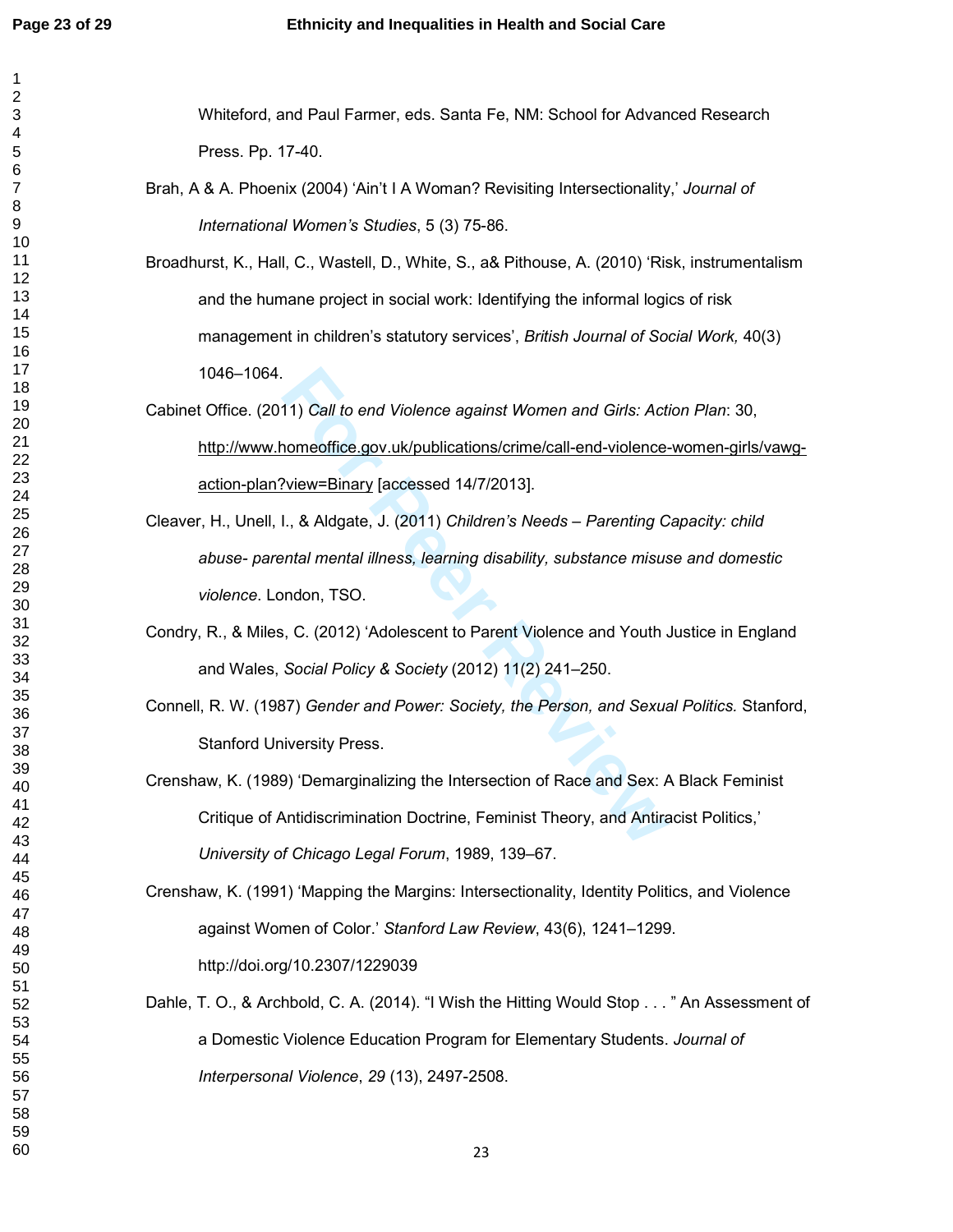- Essed, P. (1991) *Understanding Everyday Racism: An Interdisciplinary Theory. Newbury Park*, CA: Sage.
- Fairclough, N. (1995) *Critical Discourse Analysis: The Critical Study of Language*, England, Longman Group Ltd.
- Ferguson, I. (2004) 'Neoliberalism, the Third Way and Social Work: the UK Experience', *Social Work and Society,* Vol 2 (1) 1-4.

Flatley, J., Kershaw, C., Smith, K., Chaplin, R., & Moon, D. (2010) 'Crime in England and Wales 2009/10 Findings from the British Crime Survey.' London, Home office.

Friere, P. (1970) *The Pedagogy of the Oppressed*. London, Penguin Books Ltd.

1/10 Findings from the British Crime Survey.' London, H<br>
he Pedagogy of the Oppressed. London, Penguin Book<br>
Jansen, H., Ellsberg, M., Heise, L., & Watts, C., (2005<br>
omen's Health and Domestic Violence against Women<br>
healt Garcia-Moreno, C., Jansen, H., Ellsberg, M., Heise, L., & Watts, C., (2005) WHO Multi-country Study on Women's Health and Domestic Violence against Women Initial results on prevalence, health outcomes and women's responses.

http://www.who.int/gender/violence/who\_multicountry\_study/Introduction-Chapter1-

Chapter2.pdf?ua=1 [Accessed 02/09/14]

- Hall, S. (1997) *Representation: Cultural Representations and Signifying Practices*. London, SAGE Publications Ltd.
- Harne, L., & Radford, J. (2008), *Tackling Domestic Violence: Theories, Policies and Practice*. Open University Press, Berkshire.
- Hester, M., Pearson, C. & Harwin, N. (2007) *Making an Impact: Children and Domestic Violence, A Reader*, London, Jessica Kingsley Publishers.

Home Office London. (2012) 'Cross Government Definition of Domestic Violence – A consultation', http://www.homeoffice.gov.uk/publications/about-

us/consultations/definition-domestic-violence/dv-definition-consultation?view=Binary

[Accessed 23.06.13]

Indices of Deprivation. (2010) https://www.gov.uk/government/publications/english-indices-ofdeprivation [Accessed 20.05.13].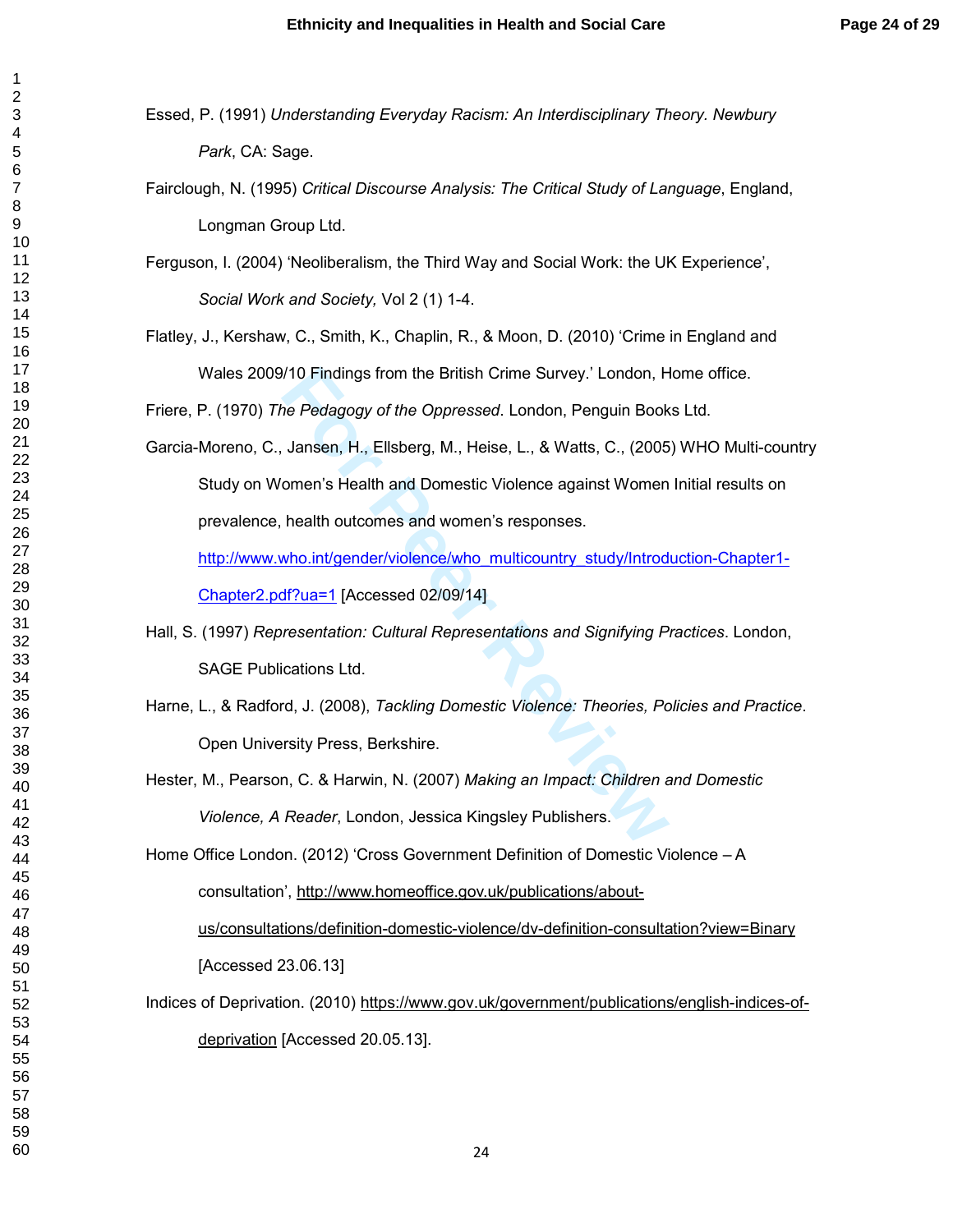$\mathbf{1}$  $\overline{2}$ 3  $\overline{\mathbf{4}}$  $\overline{5}$  $\,6$  $\overline{\mathbf{7}}$  $\bf 8$  $\boldsymbol{9}$ 

| James, L., & Patiniotis, J. (2013) 'Women at the Cutting Edge: Why Public Sector Spending      |
|------------------------------------------------------------------------------------------------|
| Cuts in Liverpool are a Gender Equality Issue',                                                |
| www.lcvs.org.uk/res/media/pdf/WomenattheCuttingEdge [Accessed 14.04.13].                       |
| Kelly, L., & Lovett, J. (2005) 'What a Waste - A case for an integrated Violence Against       |
| Women Strategy', Child and Woman Abuse Studies Unit (CWASU).                                   |
| Krug, E.G., Dahlberg, L. L., Mercy, J. A., Ziwi, A. B & Lozano, R, (2002) 'World report on     |
| violence and health'. Geneva: World Health Organization.                                       |
| Ledwith, M. (1997) Participating in Transformation: Towards a Working Model of Community       |
| Empowerment. Birmingham: Venture Press.                                                        |
| Marshall, H. (1996) 'Our bodies ourselves: Why we should add old fashioned empirical           |
| phenomenology to the new theories of the body.' Women's Studies International                  |
| Forum. Volume 19(3): 253-65.                                                                   |
| Mullender, A., & Morley, R. (eds) (2004) Children Living with Domestic Violence: putting men's |
| abuse of women on the child care agenda, London: Whiting and Birch Ltd.                        |
| NSPCC (2011) Domestic Abuse Statistics,                                                        |
| http://www.nspcc.org.uk/Inform/resourcesforprofessionals/domesticabuse/domestic-               |
| abuse-statistics wda87794.html [accessed 16/07/13]                                             |
| Oakley, A. (1988) 'Interviewing Women: a contradiction in terms' in Helen Roberts (ed) Doing   |
| Feminist Research, London: Routledge.                                                          |
| Radford, L., & Hester, M. (2007) Mothering Through Domestic Violence, London: Jessica          |
| Kingsley.                                                                                      |
| Skeggs, B. (1997) Formations of Class and Gender: Becoming Respectable. London: Sage           |
| Publications Ltd.                                                                              |
| Smith, K. (ed)., Osbourne, S. Lau, I. & Britton, A. (2011) 'Homicides, Firearm Offences and    |
| Intimate Violence 2010/11: Supplementary Volume 2 to Crime in England and Wales                |
| 2010/11, Home Office, https://www.gov.uk/government, [Accessed 10/07/13].                      |
| Sokoloff, N. J. & Pratt, C. eds., (2006) Domestic Violence at the Margins: Readings on Race,   |
| Class, Gender, and Culture. USA: Rutgers University Press.                                     |
|                                                                                                |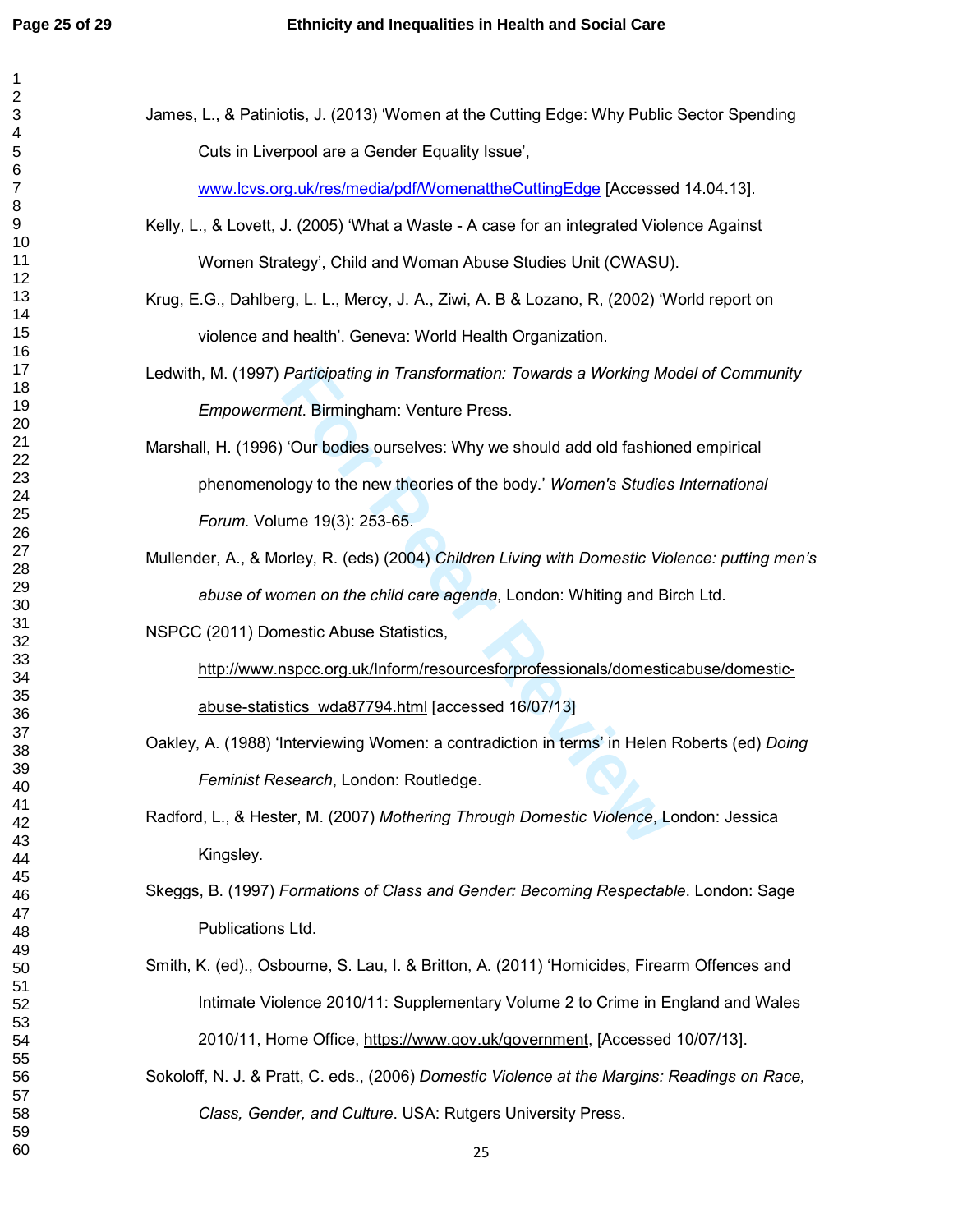- Stacey, J. (1988) 'Can there be a feminist ethnography?' *Women's Studies International Forum*. Vol 11(1), 21–27.
- Strid, S., Walby, S. & Armstrong, J. (2013) Intersectionality and Multiple Inequalities: Visibility in British Policy on Violence Against Women. *Social Politics*, 20 (4), 558-581.
- Towers, J. & S. Walby. (2012) Measuring the impact of cuts in public expenditure on the provision of services to prevent violence against women. Trust for London/Northern Rock Foundation. http://www.trustforlondon.org.uk/VAWG%20Full%20report.pdf
- Walby, S. (1990) Theorising Patriarchy, England: Wiley-Blackwell.

Walby, S. (2004/ 09) 'The Cost of Domestic Violence', DTI Women and Equality Unit.

- heorising Patriarchy, England: Wiley-Blackwell.<br> **For Peer Convention** Convertict Violence', DTI Women and Educt, J. L. (2009) 'A decade of child-initiated family viole<br>
child–parent violence and particide examining offend Walsh, J. A. &Krienert, J. L. (2009) 'A decade of child-initiated family violence: comparative analysis of child–parent violence and parricide examining offender, victim and incident characteristics in a national sample of reported incidents, 1995–2005', *Journal of Interpersonal Violence*, 24 (9) 1450–77.
- Wilcox, P. (2012) *Surviving Domestic Violence: Gender, Poverty and Agency*, London: Palgrave/Macmillan.
- U.S. Department of Justice, Office on Violence Against Women (2012) Biennial Effect Report to Congress on the Effectiveness of Grant Programs Under the Violence Against Women Act. http://www.justice.gov/sites/default/files/ovw/legacy/2014/03/13/2012 biennial-report-to-congress.pdf [Accessed 04/10/14]
- Woodhead, M. (2009) 'Incubated in Terror, Growing up to Terrorise: Implications for Domestic Violence Group Work Interventions' in *Domestic Violence, Working With Men: Research, Practice Experiences and Integrated Responses*, ed by., Andrew Day, Patrick O'Leary, Donna Chung and Don http://jiv.sagepub.com/
- Yexley, M., Borowsky, I, & Ireland, M. (2002) 'Correlation between Different Experiences of Intrafamilial Physical Violence and Violent Adolescents,' *Journal of Interpersonal Violence* 17 (7) 707-720.
- Yuval-Davis, Nira. (2006) 'Intersectionality and Feminist Politics,' *European Journal of Women's Studies*, 13 (3) 193-209.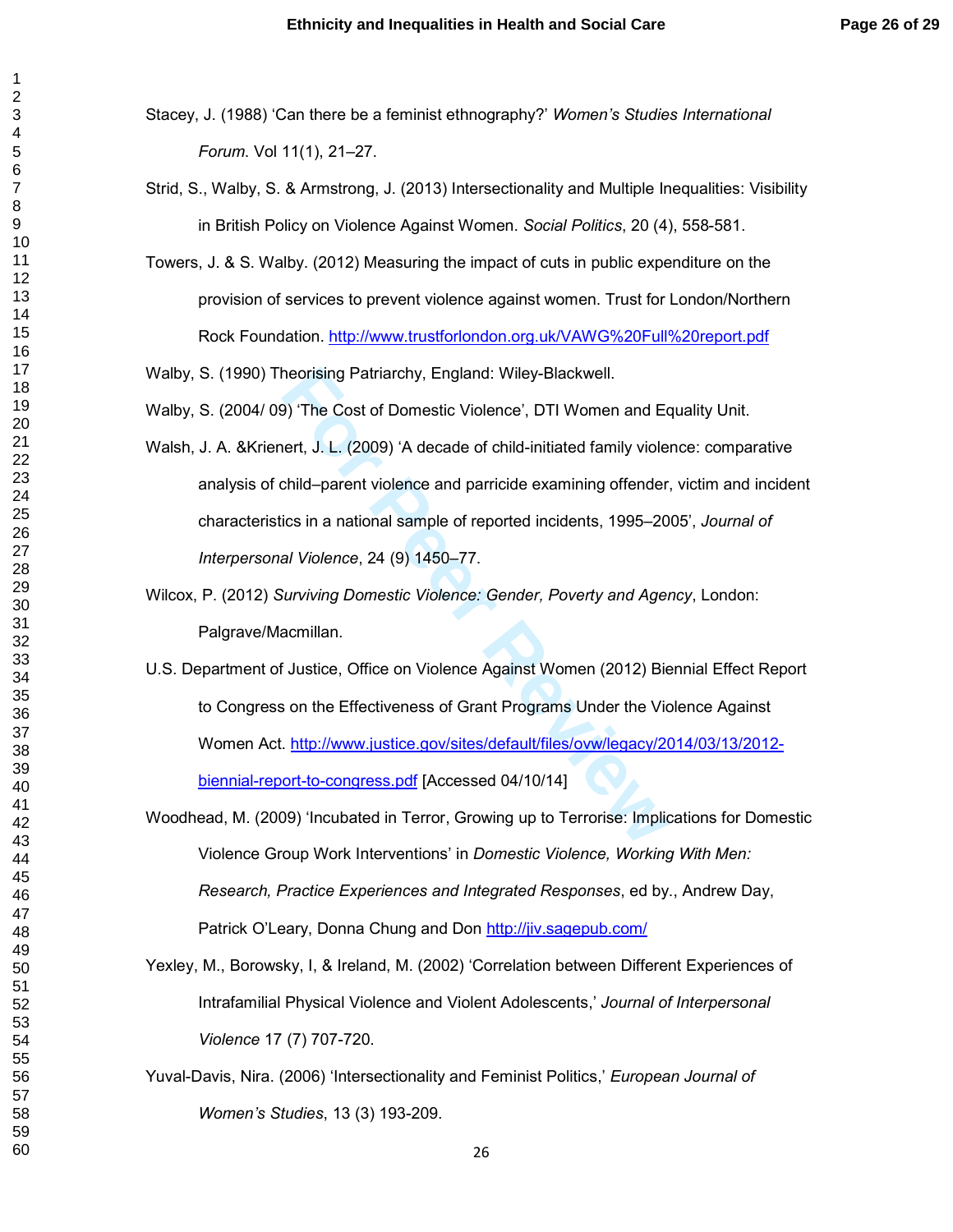$\mathbf 1$  $\overline{2}$  $\overline{3}$  $\overline{\mathbf{4}}$  $\overline{7}$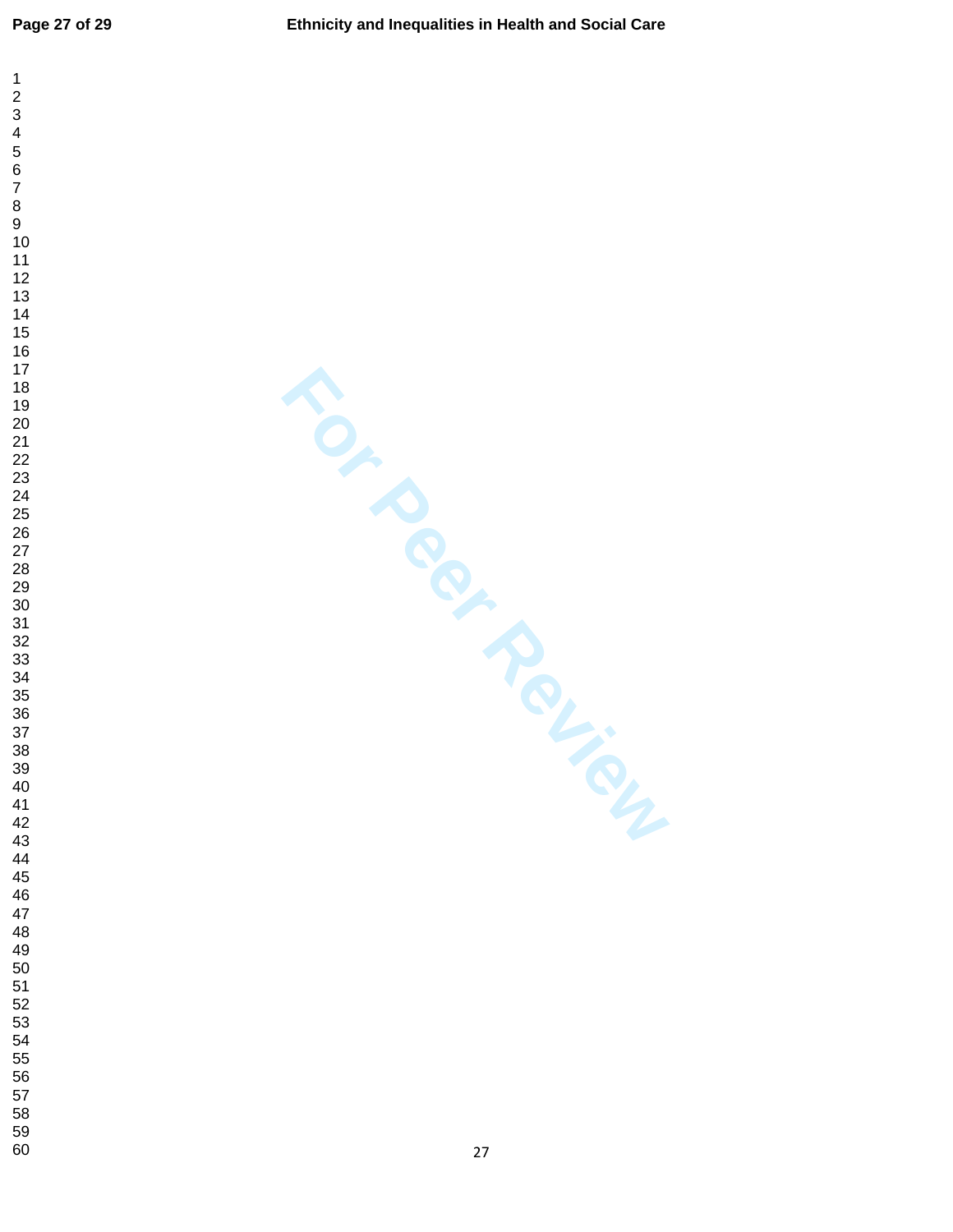**Table 1**: Age, Gender, Ethnicity and Sexuality of participants.

All of the participants identified as female, White British and heterosexual:

| Participants   | Age | Service Manager | <b>Service User</b> |
|----------------|-----|-----------------|---------------------|
| <b>Barbara</b> | 58  | $\sqrt{}$       |                     |
| <b>Berni</b>   | 42  | $\sqrt{}$       |                     |
| Christine      | 42  | $\sqrt{}$       | $\sqrt{}$           |
| Grace          | 42  |                 | $\sqrt{}$           |
| Pamela         | 20  |                 | $\sqrt{}$           |
| Rachel         | 20  |                 | $\sqrt{}$           |
| <b>Theresa</b> | 19  |                 | $\sqrt{}$           |
| Judith         | 18  |                 | $\sqrt{}$           |
|                |     |                 | 2                   |